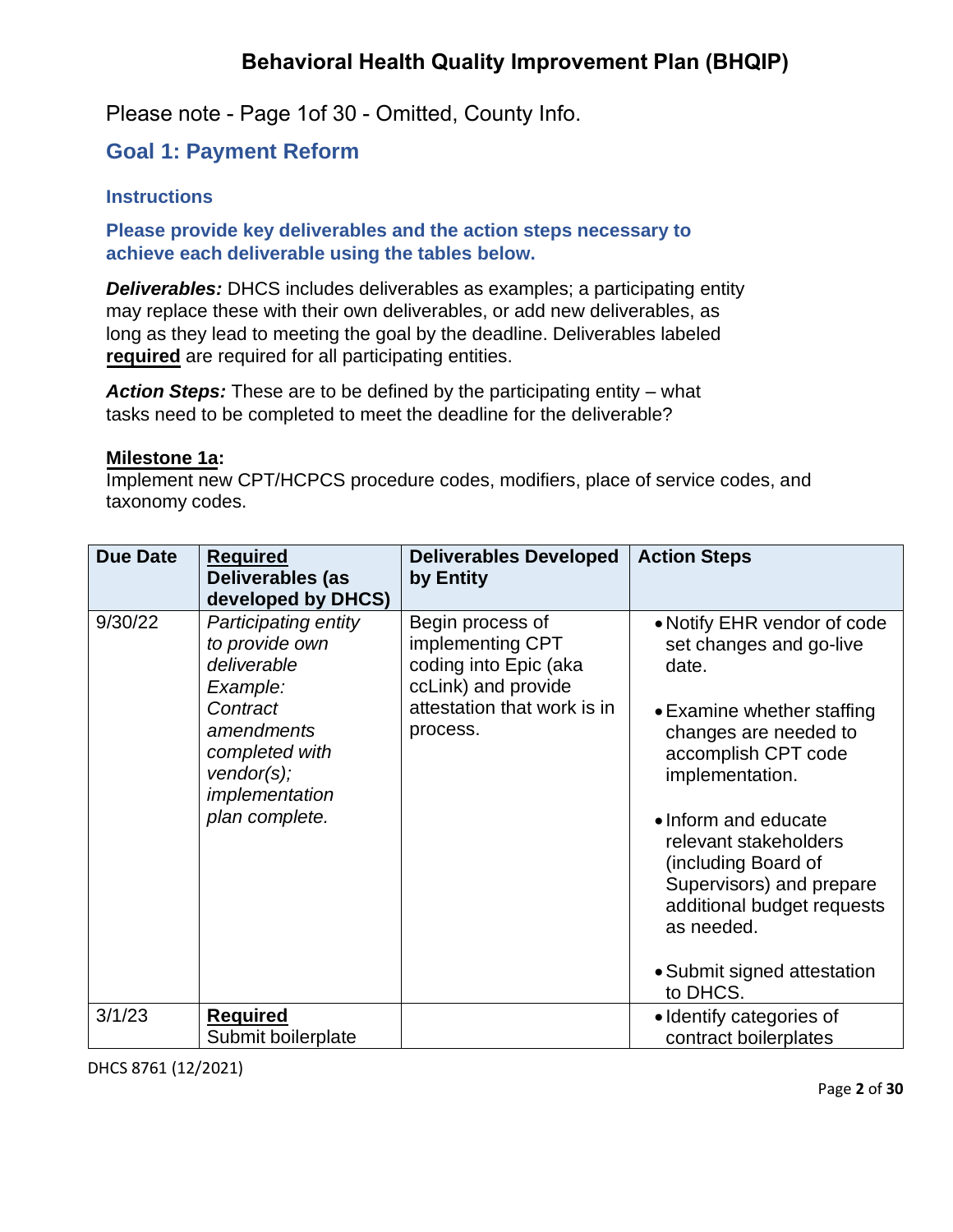| contracts for<br>subcontracted<br>providers that reflect<br>the new code set and<br>claiming requirements | impacted by CPT code set<br>and claiming requirement<br>changes (i.e., inpatient vs<br>outpatient vs residential,<br>$etc.$ ).                                                                                                     |
|-----------------------------------------------------------------------------------------------------------|------------------------------------------------------------------------------------------------------------------------------------------------------------------------------------------------------------------------------------|
|                                                                                                           | • Identify areas of relevant<br>subcontractor boilerplates<br>impacted by CPT code set<br>and claiming requirement<br>changes.                                                                                                     |
|                                                                                                           | • Identify disseminated<br>guidance on CPT code set<br>and claiming requirement<br>changes (including<br>CalMHSA documentation<br>guides, CPT coding guide,<br>Coding Q&A webinars) and<br>populate into relevant<br>boilerplates. |
|                                                                                                           | • Distribute resulting draft<br>boilerplates to relevant<br>stakeholders (compliance,<br>counsel, contractors) for<br>review and revision.                                                                                         |
|                                                                                                           | • Finalize drafts and submit<br>to DHCS.                                                                                                                                                                                           |
|                                                                                                           | • Leverage material from<br>CalMHSA:<br><b>CPT</b> Documentation<br>$\circ$<br>Guide (7/31/22)<br>Role-Specific CPT<br>$\circ$<br>Guides (10/31/22)<br>O CPT Q&A Webinars<br>(12/31/22)                                            |
|                                                                                                           | • Utilize CalMHSA<br>boilerplate drafts outlining<br>updated code sets and<br>claiming requirements to<br>amend subcontracted<br>provider boilerplate and                                                                          |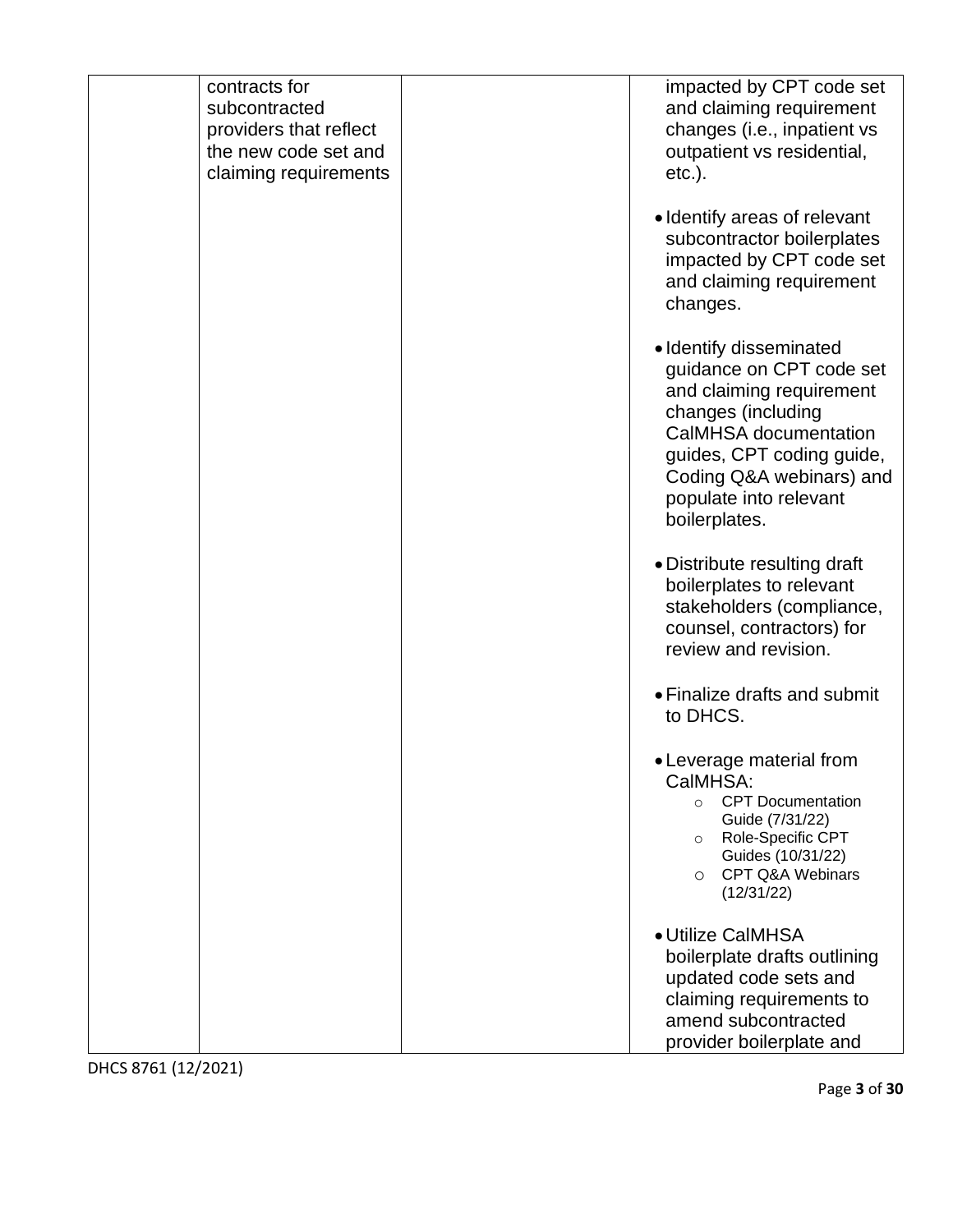|         |                                                                                                                                                                        | submit to DHCS.                                                                                                                                                                                                                                                                                                                                                                                                                             |
|---------|------------------------------------------------------------------------------------------------------------------------------------------------------------------------|---------------------------------------------------------------------------------------------------------------------------------------------------------------------------------------------------------------------------------------------------------------------------------------------------------------------------------------------------------------------------------------------------------------------------------------------|
| 3/1/23  | <u>Required</u><br>Submit CPT code<br>training plan,<br>including information<br>on availability of<br>training for<br>subcontracted<br>providers and county<br>staff. | • Create a training plan,<br>utilizing CalMHSA role-<br>specific CPT code training<br>materials and/or<br>create/obtain alternate<br>training materials. Plan to<br>include county and<br>contracted staff.                                                                                                                                                                                                                                 |
|         |                                                                                                                                                                        | • Match staff and contractor<br>to the relevant CalMHSA<br>training resources (i.e.<br>clinical training vs technical<br>training) or alternate<br>training and communicate<br>attendance requirement to<br>staff/contractors.                                                                                                                                                                                                              |
|         |                                                                                                                                                                        | • Follow up with<br>staff/contractors to ensure<br>compliance with training<br>requirement.                                                                                                                                                                                                                                                                                                                                                 |
|         |                                                                                                                                                                        | • Leverage material from<br>CalMHSA:<br>○ CPT Documentation<br>Guide (7/31/22)<br>Role-Specific CPT<br>$\circ$<br>Guides (10/31/22)<br>CPT Q&A Webinars<br>$\circ$<br>(12/31/22)<br>• Utilize CalMHSA Learning<br><b>Management System</b><br>(LMS) to obtain reporting<br>on training completion<br>rates for staff/contractors.<br>CalMHSA will provide<br>trainings on LMS system<br>and county specific reports<br>of who has attended. |
| 9/29/23 | <b>Required</b><br><b>Minimum</b><br>submissions:<br>1. At least 10                                                                                                    | 1<br>• Identify period for<br>submitting test claims<br>system and alert vendor to                                                                                                                                                                                                                                                                                                                                                          |
|         | claims that                                                                                                                                                            | timeframe.                                                                                                                                                                                                                                                                                                                                                                                                                                  |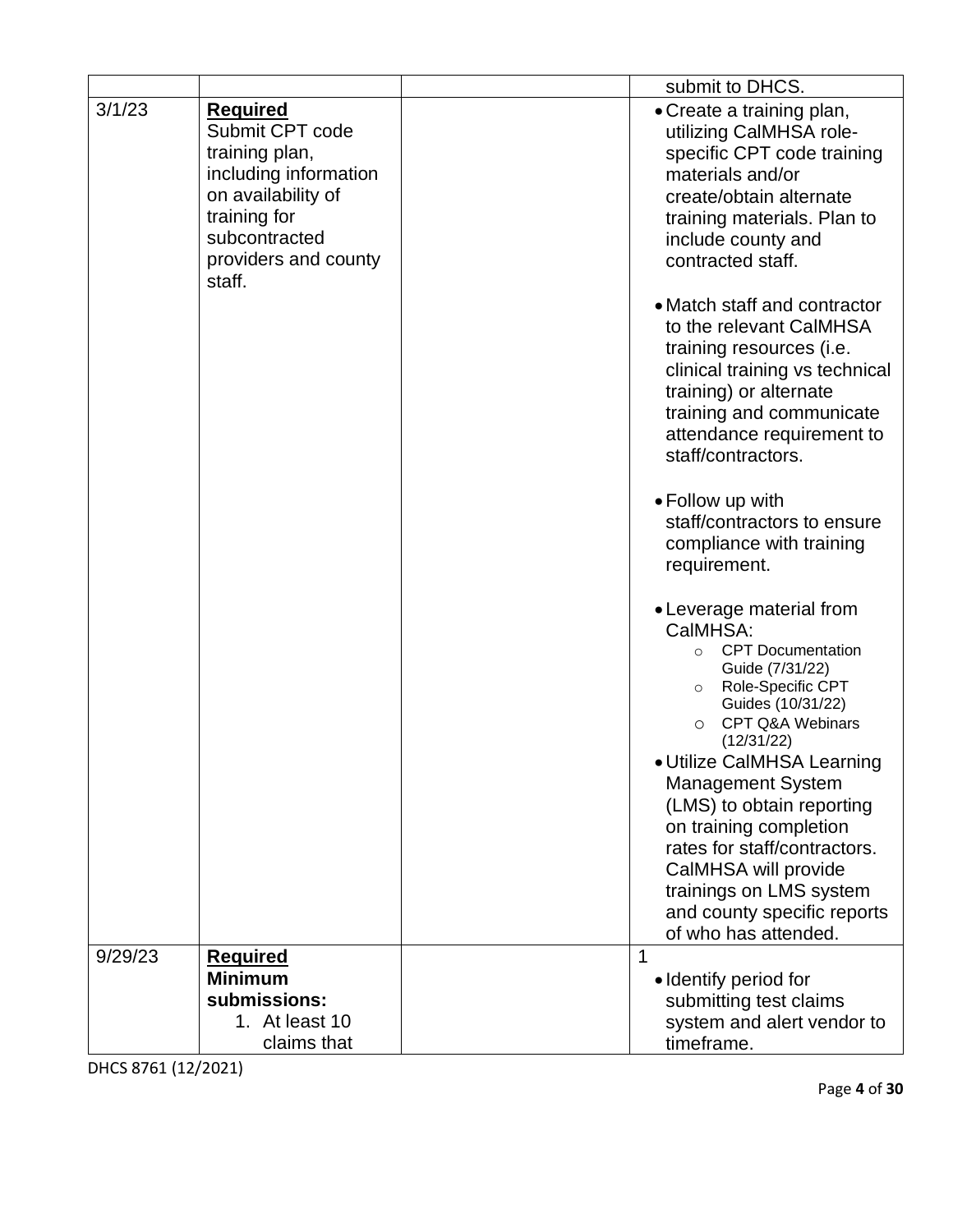| pass the<br>Strategic<br>National<br>Implementa<br>tion Process<br>(SNIP) edit.<br>2. At least 10<br><b>DMC</b> claims<br>that are<br>approved.<br>(including<br>DMC-ODS or<br>DMC claims).<br>3. At least 10 | • Ensure loading of CPT<br>codes and other relevant<br>changes have occurred in<br>ccLink prior to testing.<br>• Assign relevant staff to<br>SNIP trouble shooting and<br>error correction tasks.<br>• Submit no fewer than ten<br>claims during testing<br>period.                                                                                            |
|---------------------------------------------------------------------------------------------------------------------------------------------------------------------------------------------------------------|----------------------------------------------------------------------------------------------------------------------------------------------------------------------------------------------------------------------------------------------------------------------------------------------------------------------------------------------------------------|
| <b>SMHS</b> claims<br>that are<br>approved.                                                                                                                                                                   | • Work any resulting errors in<br>coordination with ccLink<br>staff and DHCS until<br>successful submission of<br>ten claims.<br>2.<br>Identify period for<br>submitting test claims<br>system and alert vendor<br>to timeframe.<br>Ensure loading of CPT<br>$\bullet$<br>codes and other relevant<br>changes have occurred<br>in the EHR prior to<br>testing. |
|                                                                                                                                                                                                               | Assign relevant staff to<br>DMC claim trouble<br>shooting and error<br>correction tasks.<br>Submit no fewer than ten<br>$\bullet$<br>claims during testing<br>period.<br>Work any resulting<br>errors in coordination                                                                                                                                          |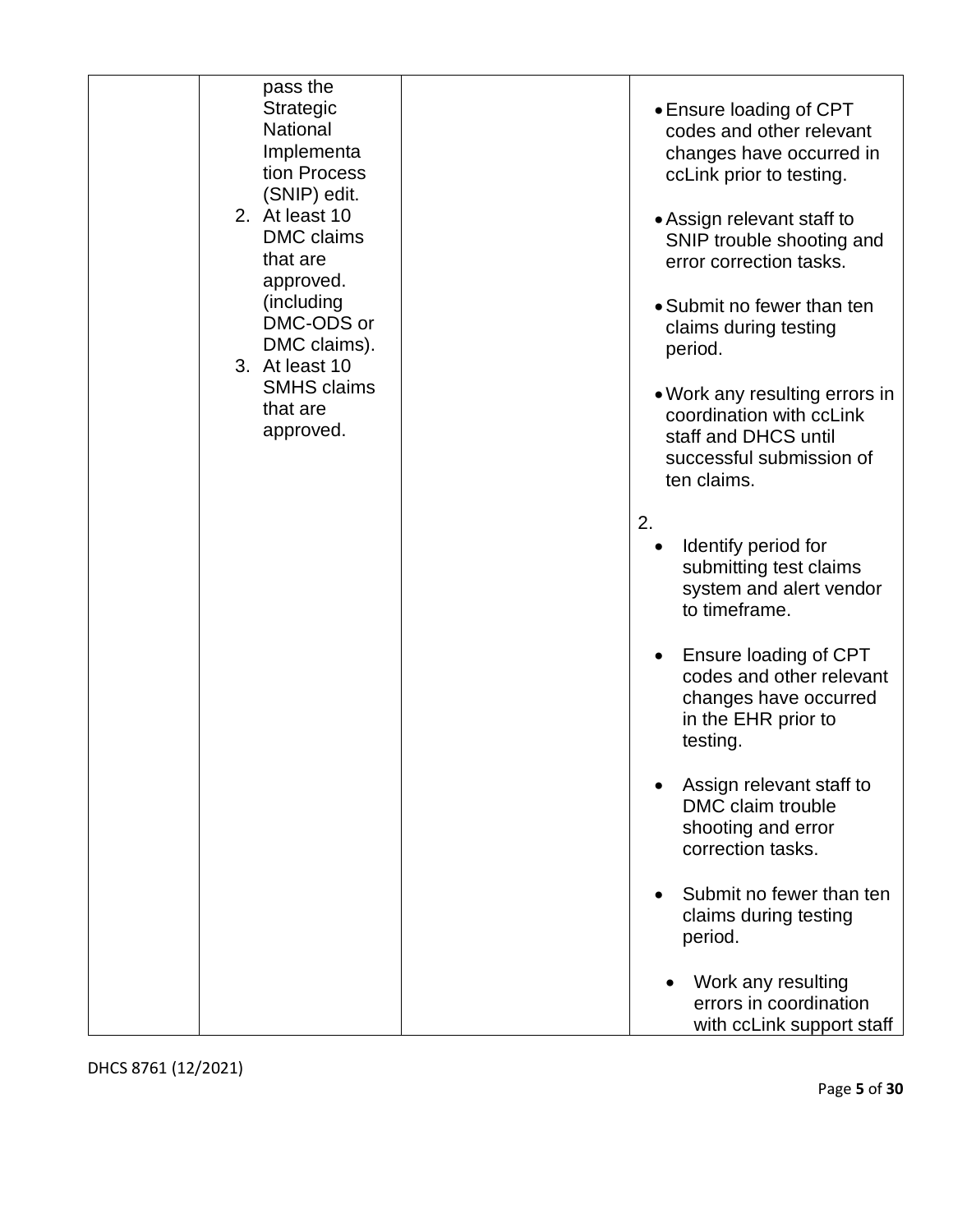|  |           | and DHCS until<br>successful submission<br>of ten claims.                                                                              |
|--|-----------|----------------------------------------------------------------------------------------------------------------------------------------|
|  | 3.        |                                                                                                                                        |
|  |           | Identify period for<br>submitting test claims<br>system and alert vendor<br>to timeframe.                                              |
|  | $\bullet$ | Ensure loading of CPT<br>codes and other<br>relevant changes have<br>occurred in the EHR<br>prior to testing.                          |
|  | $\bullet$ | Assign relevant staff to<br><b>SMHS</b> claim trouble<br>shooting and error<br>correction tasks.                                       |
|  | $\bullet$ | Submit no fewer than<br>ten claims during<br>testing period.                                                                           |
|  | $\bullet$ | Work any resulting<br>errors in coordination<br>with ccLink support staff<br>and DHCS until<br>successful submission<br>of ten claims. |

## **Milestone 1b:**

Update county claiming systems and successfully submit 837 transactions to the Short-Doyle Medi-Cal (SD/MC) claiming system for county-operated and subcontracted SMHS and DMC-SP/DMC-ODS services.

| <b>Due Date</b> | <b>Required</b><br>Deliverables (as<br>developed by DHCS) | <b>Deliverables Developed</b><br>by Entity | <b>Action Steps</b>         |
|-----------------|-----------------------------------------------------------|--------------------------------------------|-----------------------------|
| 9/30/22         | Participating entity to                                   | Assess changes needed                      | • Review current            |
|                 | provide own                                               | to claiming system and                     | procedures, modifier, place |
|                 | deliverable Example:                                      | incorporate in IT project                  | of service codes and        |
|                 | Assess changes                                            | with ccLink support staff                  | taxonomies loaded in EHR    |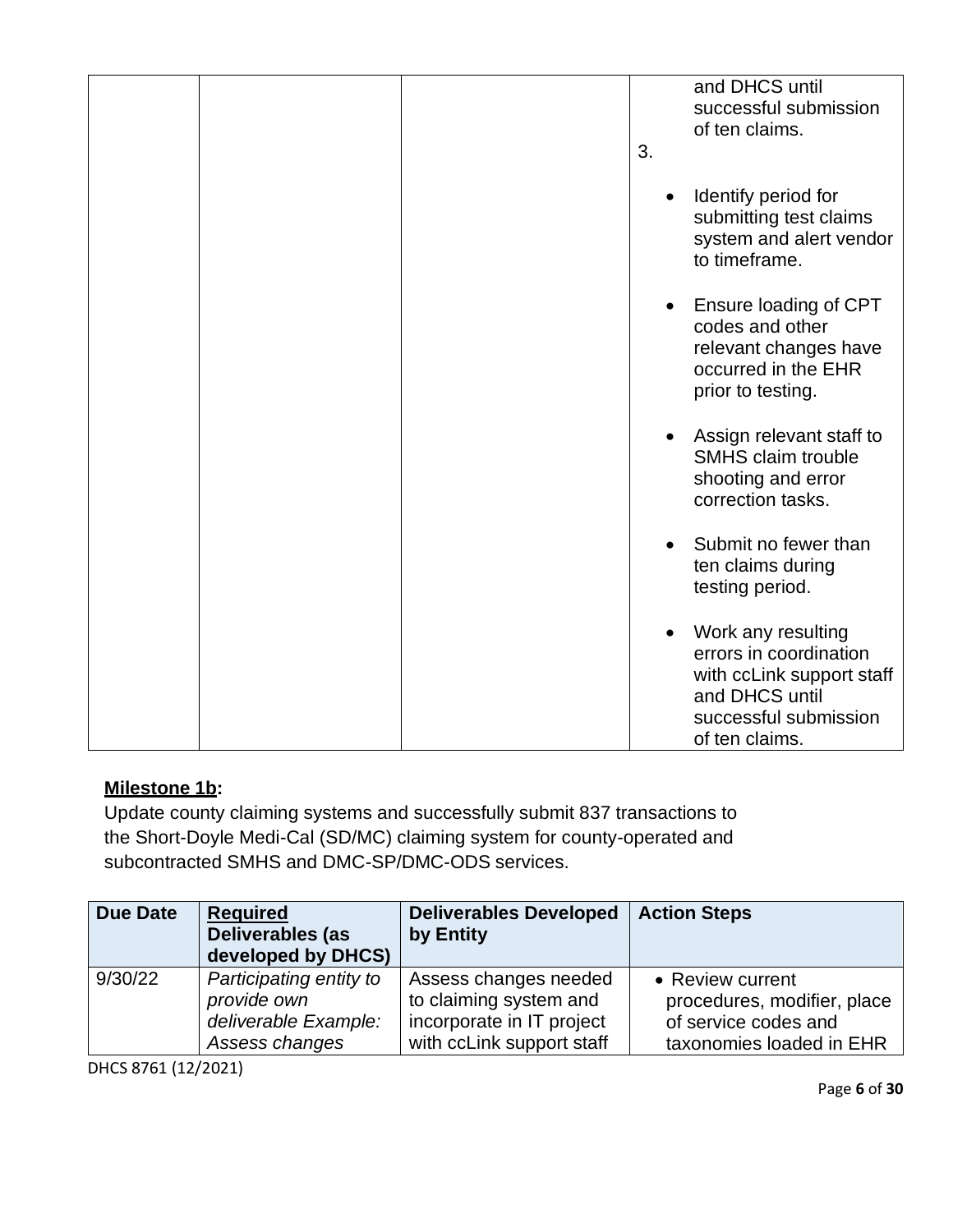|        | needed to claiming<br>system and                                    | and consultants. | to validate initial code set.                                                                                                                                                                                                                                                           |
|--------|---------------------------------------------------------------------|------------------|-----------------------------------------------------------------------------------------------------------------------------------------------------------------------------------------------------------------------------------------------------------------------------------------|
|        | <i>incorporate in</i><br>I.T. contract                              |                  | • Evaluate ccLink capability<br>to accomplish CPT code<br>change within the required<br>timeline and remediate if<br>needed.                                                                                                                                                            |
|        |                                                                     |                  | • Establish plan with ccLink<br>consultants to implement<br>new code set including<br>project timeline, potential<br>contract scope and budget<br>enhancements.                                                                                                                         |
|        |                                                                     |                  | • Initiate revisions to ccLink<br>consultant contracts as<br>needed.                                                                                                                                                                                                                    |
| 3/1/23 | <b>Required</b><br>Document or attest to<br>analysis of new rates   |                  | • Participate in CalMHSA<br>Cost Survey effort by:                                                                                                                                                                                                                                      |
|        | and progress on<br>rate/contract<br>negotiations with<br>providers. |                  | completing cost surveys<br>O<br>for directly operated<br>services<br>collaborating with<br>$\circ$<br>relevant contractors to<br>complete contracted cost<br>surveys<br>utilizing relevant<br>$\circ$<br>CalMHSA technical<br>assistance (training<br>documents, webinars,<br>$etc.$ ). |
|        |                                                                     |                  | • Utilize above information<br>and cost reports to analyze<br>impact of new CPT code<br>rates on revenue and other<br>relevant metrics.                                                                                                                                                 |
|        |                                                                     |                  | • Establish new codes and<br>rates for subcontractors.                                                                                                                                                                                                                                  |
|        |                                                                     |                  | • Initiate conversations<br>socializing new                                                                                                                                                                                                                                             |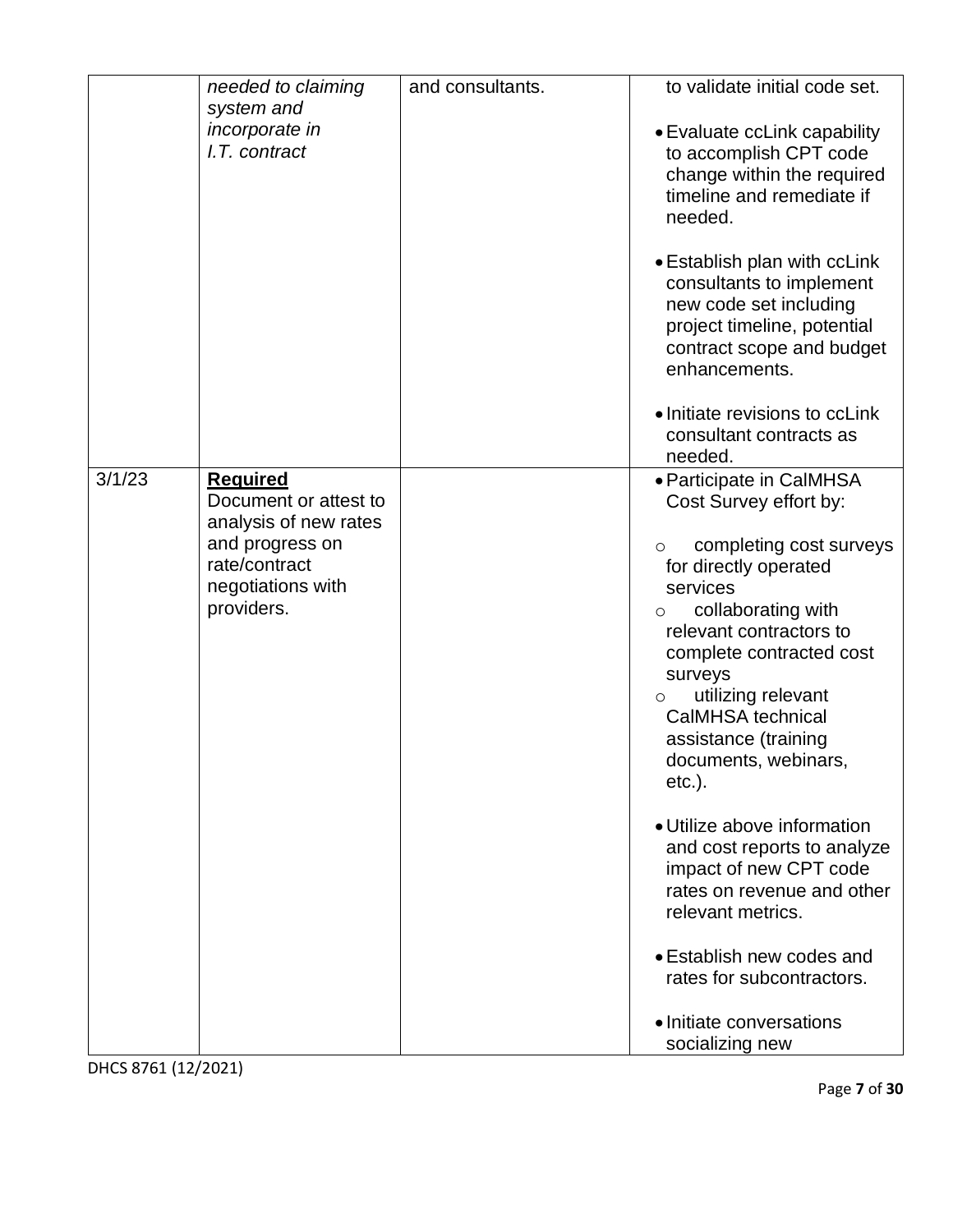|         |                        | codes/rates.                  |
|---------|------------------------|-------------------------------|
|         |                        |                               |
|         |                        | • Initiate contract           |
|         |                        | negotiations.                 |
|         |                        | • Analyze Rates Using         |
|         |                        |                               |
|         |                        | 837/CPT Code/Rate             |
|         |                        | Analysis                      |
| 9/29/23 | <b>Required</b>        | • Establish and implement     |
|         | Submit                 | timeline for loading new      |
|         | documentation that all | rates into ccLink in          |
|         | new claiming rates     | collaboration with ccLink     |
|         | have been loaded into  |                               |
|         |                        | support staff and             |
|         | county systems         | consultants.                  |
|         |                        | • Establish and implement     |
|         |                        | quality assurance and         |
|         |                        | testing strategies.           |
|         |                        |                               |
|         |                        | • Load new rates into ccLink  |
|         |                        | • Submit attestation to       |
|         |                        |                               |
|         |                        | DHCS that all new claiming    |
|         |                        | rates have been loaded        |
|         |                        | into county system.           |
| 9/29/23 | <b>Required</b>        | · Identify all contracts to   |
|         | Submit contract        | update/amend to               |
|         | execution schedules    | implement updated codes       |
|         | for all network        | and rates.                    |
|         | providers requiring    |                               |
|         | contract updates       | • Identify contract end dates |
|         | which may occur on     | for all relevant contracts    |
|         | a rolling basis        | and determine priority        |
|         | through FY 2024-       | ranking for executing         |
|         | 25.                    |                               |
|         |                        | updated contracts.            |
|         |                        | • Liaise with contractors,    |
|         |                        | Board of Supervisors and      |
|         |                        | other relevant parties to     |
|         |                        | establish contract            |
|         |                        | execution schedule.           |
|         |                        |                               |
|         |                        | • Submit schedule to DHCS.    |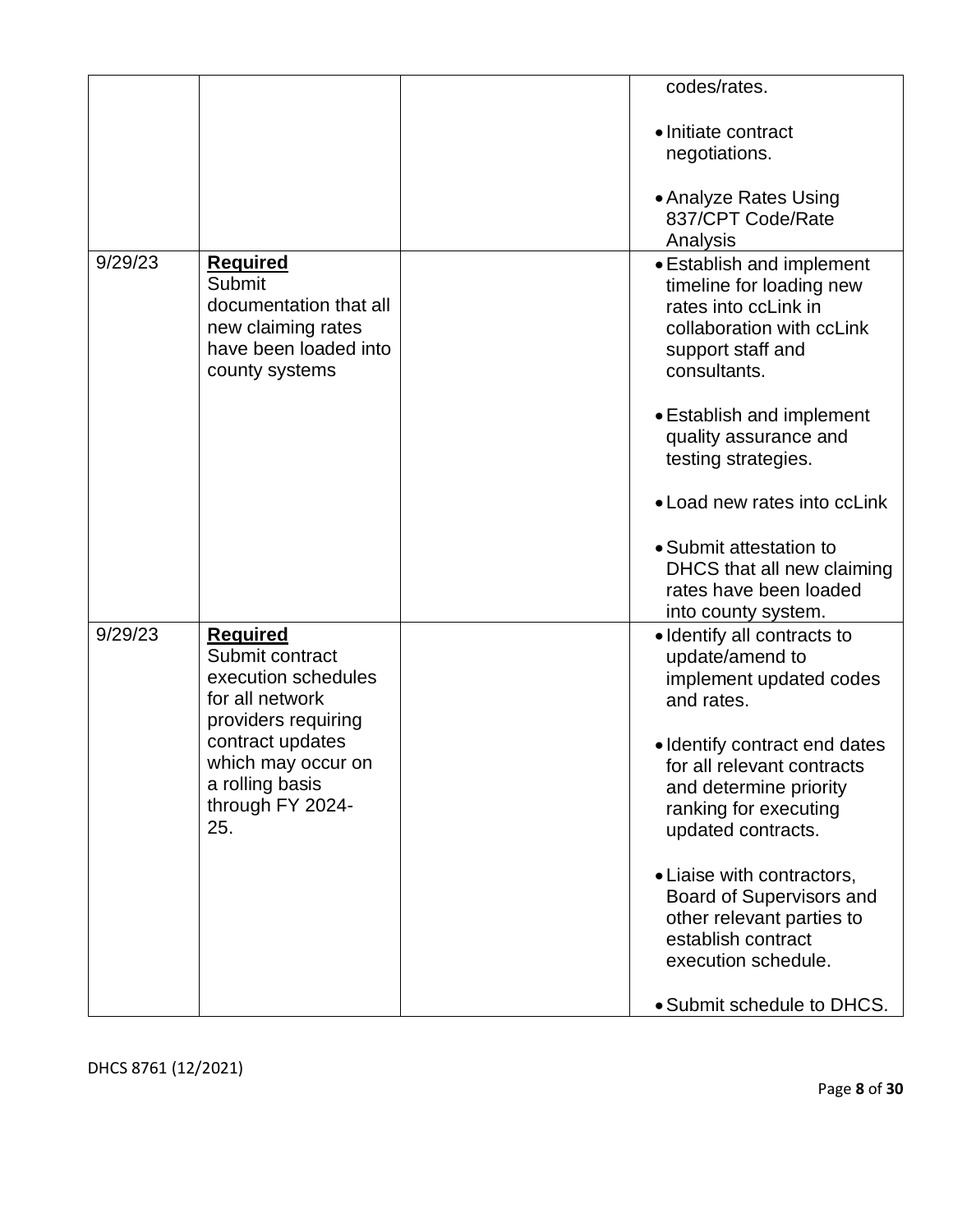### **Milestone 1c:**

Implement new Intergovernmental Transfer (IGT) agreement protocol

| <b>Due Date</b> | <b>Required</b><br>Deliverables (as                                                                                                                | <b>Deliverables Developed</b><br>by Entity                     | <b>Action Steps</b>                                                                                                                                                                                                                                                                                                                                                                               |
|-----------------|----------------------------------------------------------------------------------------------------------------------------------------------------|----------------------------------------------------------------|---------------------------------------------------------------------------------------------------------------------------------------------------------------------------------------------------------------------------------------------------------------------------------------------------------------------------------------------------------------------------------------------------|
|                 | developed by DHCS)                                                                                                                                 |                                                                |                                                                                                                                                                                                                                                                                                                                                                                                   |
| 9/30/22         | Participating entity to<br>provide own<br>deliverable                                                                                              | Develop IGT training plan<br>for all relevant<br>stakeholders. | • Identify county staff and<br>contractors to be trained on<br><b>IGT Protocols.</b><br>• Create a training plan,<br>utilizing CalMHSA IGT<br>training and/or<br>create/obtain alternate<br>training materials.<br>• Communicate training                                                                                                                                                         |
|                 |                                                                                                                                                    |                                                                | requirement to staff.                                                                                                                                                                                                                                                                                                                                                                             |
| 3/1/23          | <b>Required</b><br><b>Submit Policies &amp;</b><br>Procedures and/or<br>BHP guidance for<br>county fiscal staff to<br>support new IGT<br>protocol. |                                                                | • Review standardized IGT<br>P&P developed and<br>provided by CalMHSA.<br>• Identify County procedures<br>that require updating and<br>assign resources and a<br>responsible party to<br>enacting the changes.<br>• Revise standardized P&P<br>to conform with County<br>preference and route to<br>relevant parties for review<br>(Compliance, Counsel).<br>Submit finalized IGT P&P<br>to DHCS. |
| 9/29/23         | <b>Required</b><br>Submit<br>documentation that all<br>IGT agreement<br>protocols have been<br>implemented.                                        |                                                                | • Ensure relevant staff have<br>been trained in IGT<br>protocols.<br>• Ensure accounting<br>systems and budgets have<br>been updated as needed to<br>implement IGT protocols.                                                                                                                                                                                                                     |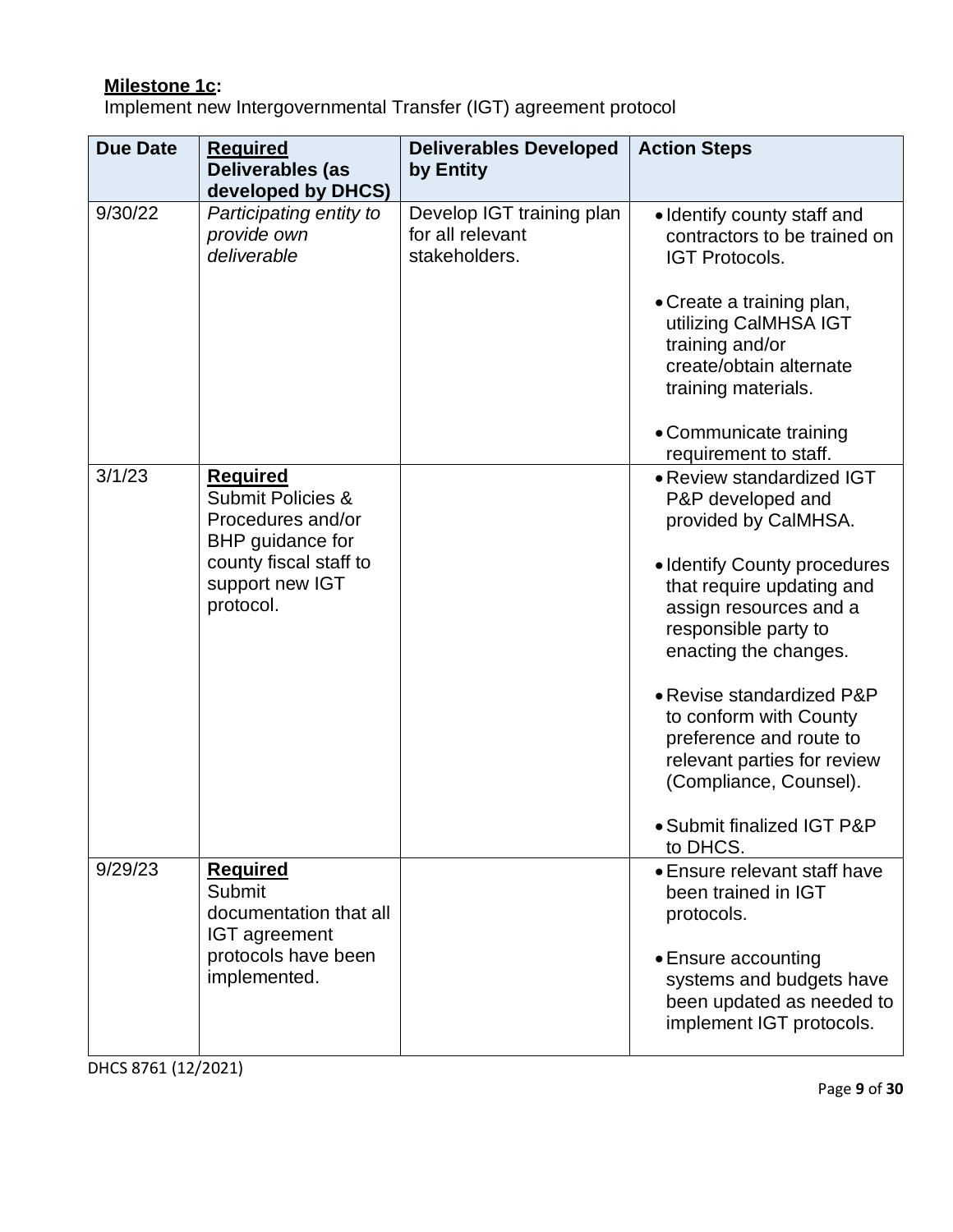|  | • Ensure IGT P&Ps have<br>been enacted.                                        |
|--|--------------------------------------------------------------------------------|
|  | • Submit attestation that IGT<br>agreement protocols have<br>been implemented. |

## **Section 3:**

# **Goal 2: Implementation of CalAIM Behavioral Health Policy Changes**

#### **Instructions**

**Please provide key deliverables and the action steps necessary to achieve each deliverable using the tables below.** 

*Deliverables:* DHCS includes deliverables as examples; a participating entity may replace these with their own deliverables, or add new deliverables, as long as they lead to meeting the goal by the deadline. Deliverables labeled **required** are required for all participating entities.

*Action Steps:* These are to be defined by the participating entity

#### **Milestone 2a:**

Implement standardized screening tool in compliance with DHCS guidance.

| <b>Due Date</b> | <b>Required</b><br>Deliverables (as<br>developed by DHCS)                                                                                                           | <b>Deliverables Developed</b><br>by Entity | <b>Action Steps</b>                                                                                                                                                                                                                                                                                                                    |
|-----------------|---------------------------------------------------------------------------------------------------------------------------------------------------------------------|--------------------------------------------|----------------------------------------------------------------------------------------------------------------------------------------------------------------------------------------------------------------------------------------------------------------------------------------------------------------------------------------|
| 9/30/22         | <b>Required</b><br>Document training<br>plan for all relevant<br>MHP, DMC, or<br>DMC-ODS staff (e.g.,<br>access line and MHP<br>intake staff) on<br>screening tool. |                                            | • Identify staff that will utilize<br>the standardized screening<br>tools and that require<br>training.<br>• Arrange for all applicable<br>staff to attend the trainings<br>provided by CalMHSA<br>(including subcontract<br>providers).<br>• Provide anticipated<br>completion dates that staff<br>will access/complete<br>trainings. |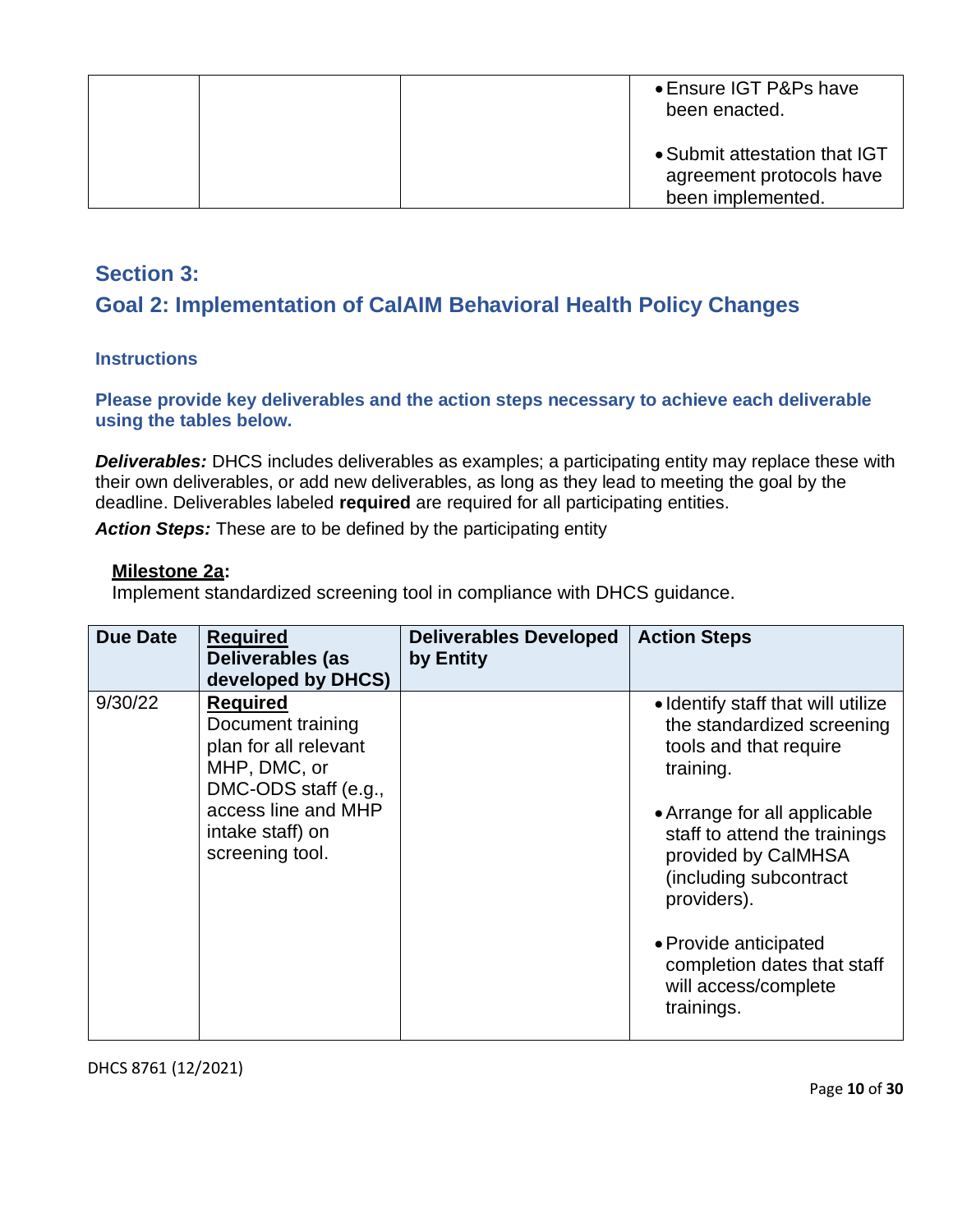|         |                                                                                                           | • Utilize CalMHSA LMS<br>based training                                                                                                          |
|---------|-----------------------------------------------------------------------------------------------------------|--------------------------------------------------------------------------------------------------------------------------------------------------|
| 3/1/23  | <b>Required</b><br>Submit records<br>documenting<br>percentage of                                         | • Identify the preferred<br>method for tracking staff<br>training attendance.                                                                    |
|         | relevant staff trained<br>on use of the<br>standardized<br>screening tool.                                | • Track and retain<br>documentation of all<br>screening tools training<br>attendance (county<br>provider and subcontract<br>provider).           |
|         |                                                                                                           | • Ensure a training plan is in<br>place for any staff who<br>have not received<br>screening tools training.                                      |
| 3/1/23  | <b>Required</b><br>Submit policies and<br>procedures that<br>describe use of<br>standardized              | • Review standardized<br>screening tools P&P<br>developed and provided by<br>CalMHSA.                                                            |
|         | screening tools.                                                                                          | • Ensure the standardized<br>screening tools P&P is<br>stored in accordance with<br>all other county P&Ps.                                       |
|         |                                                                                                           | • Ensure the P&P is<br>accessible to all<br>stakeholders, including<br>subcontract providers.                                                    |
|         |                                                                                                           | • DMC-ODS- distribution of<br>relevant policies and<br>standardized tools to<br>community-based<br>providers and posting on<br>provider homepage |
| 9/29/23 | <b>Required</b><br>Submit reports<br>showing outcome of<br>screening tool (e.g.,<br>percentage of callers | • Submit work request to<br><b>CCHS IT identifying</b><br>development needed for<br>new screening tools                                          |
|         | referred to the MHP,                                                                                      | • Establish plan with ccLink                                                                                                                     |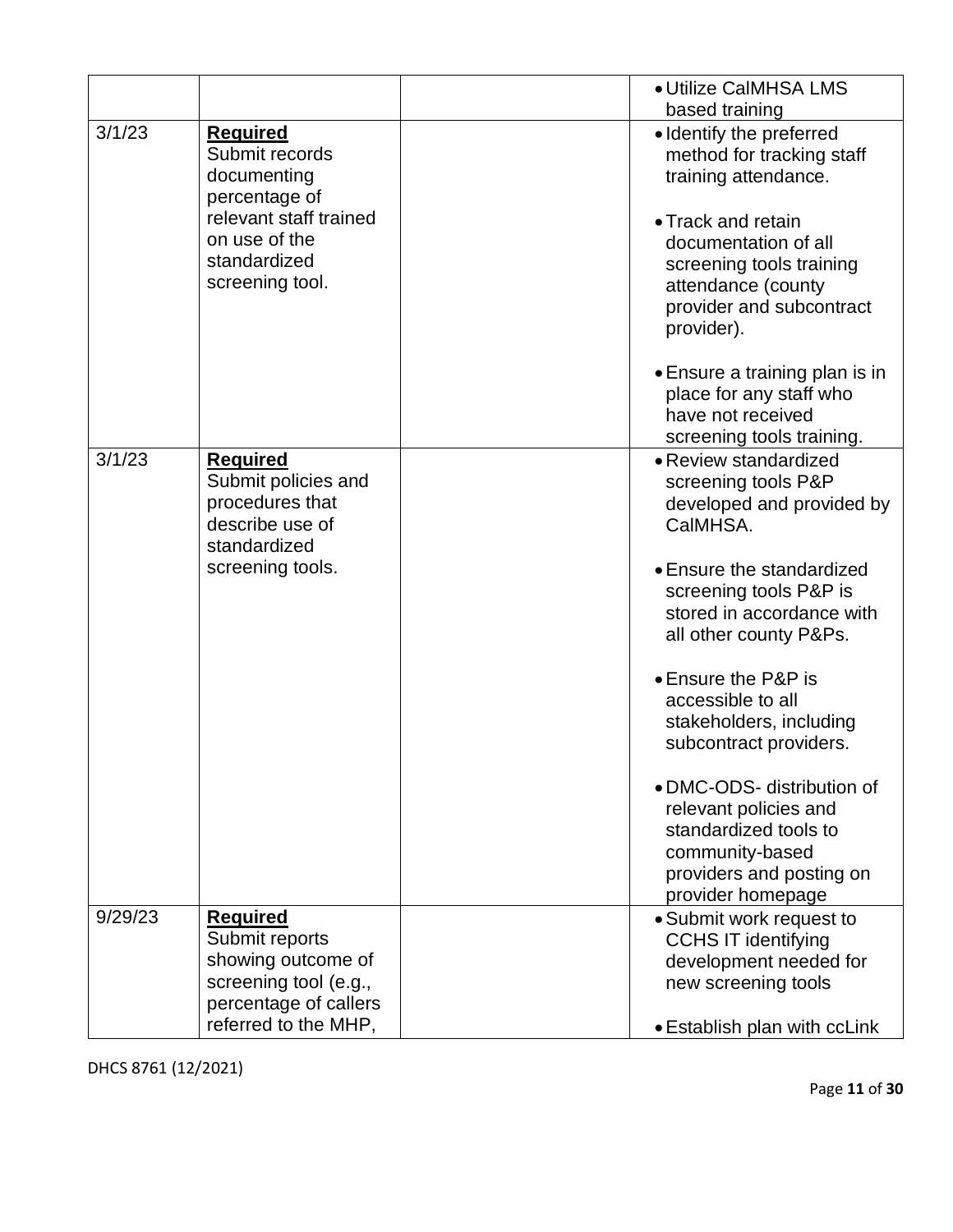| DMC-SP, DMC-ODS<br>vs MCP) | support staff to create<br>standardized screening<br>tools forms in the system<br>and identify a project<br>timeline/go-live date. |
|----------------------------|------------------------------------------------------------------------------------------------------------------------------------|
|                            | • Coordinate with ccLink staff<br>to address any applicable<br><b>ASAM</b> implementation<br>challenges.                           |
|                            | • Conduct testing of ccLink<br>reports to ensure accuracy<br>of standardized screening<br>tools data.                              |

# **Milestone 2b:**

Implement standardized transition tool in compliance with DHCS guidance.

| <b>Due Date</b> | <b>Required</b><br>Deliverables (as<br>developed by DHCS)                    | <b>Deliverables Developed</b><br>by Entity | <b>Action Steps</b>                                                                                                                                  |
|-----------------|------------------------------------------------------------------------------|--------------------------------------------|------------------------------------------------------------------------------------------------------------------------------------------------------|
| 9/30/22         | <b>Required</b><br>Document training<br>plan for all relevant<br>MHP, DMC or |                                            | • Identify staff that will utilize<br>the standardized transition<br>tools and require training.                                                     |
|                 | DMC-ODS staff and<br>subcontracted<br>providers.                             |                                            | • Arrange for all applicable<br>staff to attend the trainings<br>provided by CalMHSA<br>(including subcontract<br>providers).                        |
|                 |                                                                              |                                            | • Provide anticipated<br>completion dates that staff<br>will access/complete<br>trainings.                                                           |
|                 |                                                                              |                                            | • Leverage training material<br>developed by CalMHSA:<br>Documentation<br>$\cap$<br><b>Manuals</b><br>(3/31/22)<br>Web-Based<br>$\circ$<br>Trainings |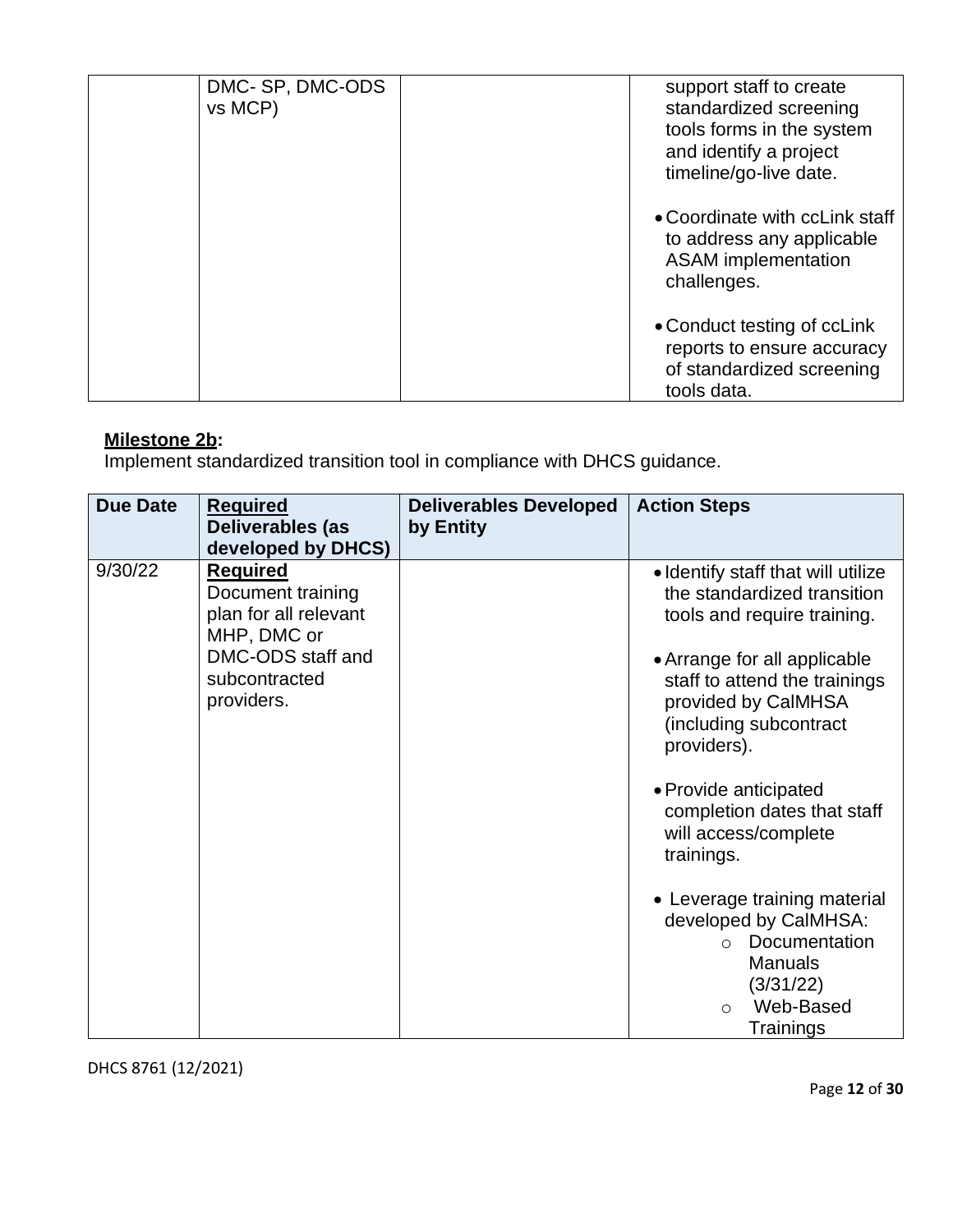|        |                                                                                                                                                                                                                                                                           | (5/31/22)<br>• Utilize CalMHSA LMS if<br>available for training                                                                                                                                                                                                                                                                                                                                                                                                                                                                                                      |
|--------|---------------------------------------------------------------------------------------------------------------------------------------------------------------------------------------------------------------------------------------------------------------------------|----------------------------------------------------------------------------------------------------------------------------------------------------------------------------------------------------------------------------------------------------------------------------------------------------------------------------------------------------------------------------------------------------------------------------------------------------------------------------------------------------------------------------------------------------------------------|
| 3/1/23 | <b>Required</b><br>Submit records<br>documenting<br>percentage of<br>relevant staff and<br>providers trained on<br>use of the<br>standardized<br>transition tool.<br><b>Attestations from</b><br>subcontractors will<br>suffice as evidence of<br>training participation. | • Identify the best method for<br>tracking staff training<br>attendance.<br>• Track and retain<br>documentation of all<br>transition tools training<br>attendance (county<br>provider and subcontract<br>provider).<br>• Ensure a training plan is in<br>place for any staff who<br>have not received transition<br>tools training.<br>• Submit training compliance<br>records for training on the                                                                                                                                                                   |
| 3/1/23 | <b>Required</b><br>Submit initial reports<br>showing tracking of<br>referrals to and from<br>MCPs, using the<br>transition tool,<br>showing closed-loop<br>referrals.                                                                                                     | standardized transition tool.<br>• Initiate project with CCHS<br>IT Business Intelligence<br>(BI) to develop referral<br>tracking report for referrals<br>to and from the Contra<br>Costa Health Plan (CCHP)<br>and Anthem Blue Cross<br>• County to identify if vendor<br>has ability to support<br>electronic standardized<br>transition tools and<br>reporting of data.<br>• Establish plan with ccLink<br>support staff and<br>consultants to create<br>standardized transition<br>tools forms in the system<br>and identify a project<br>timeline/go-live date. |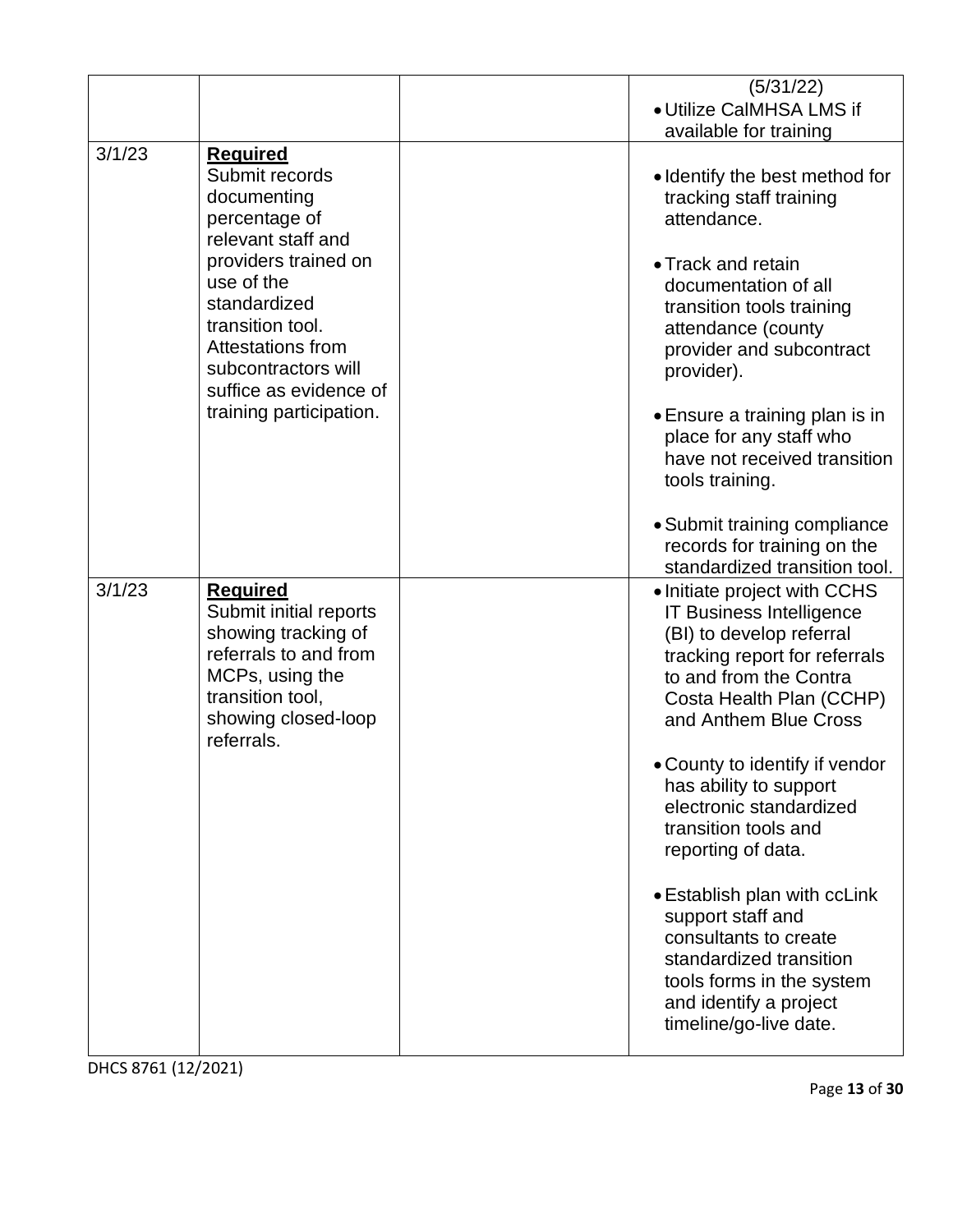|         |                                                                                                                                                 | • County to conduct testing<br>of ccLink reports to ensure<br>accuracy of standardized<br>transition tools data.                        |
|---------|-------------------------------------------------------------------------------------------------------------------------------------------------|-----------------------------------------------------------------------------------------------------------------------------------------|
| 9/29/23 | <b>Required</b><br>Submit reports<br>showing tracking of<br>referrals to and from<br>MCPs, using the<br>transition tool,<br>showing closed-loop | • BHS to validate report with<br><b>CCHS BI team</b><br>• Submit production reports<br>showing closed loop<br>referrals to and from the |
|         | referrals.                                                                                                                                      | <b>CCHP and Anthem Blue</b><br>Cross                                                                                                    |

### **Milestone 2c:**

For DMC Only: Implement ASAM criteria to determine level of care in compliance with DHCS guidance.

| <b>Due Date</b> | <b>Required</b><br>Deliverables (as<br>developed by DHCS)                                                                                                                                                                                                             | <b>Deliverables Developed</b><br>by Entity | <b>Action Steps</b>                                |
|-----------------|-----------------------------------------------------------------------------------------------------------------------------------------------------------------------------------------------------------------------------------------------------------------------|--------------------------------------------|----------------------------------------------------|
| 9/30/22         | <b>Required</b><br>Document training<br>plan for all relevant<br>DMC staff and<br>subcontracted<br>providers.                                                                                                                                                         |                                            | N/A -- Contra Costa is a DMC-<br><b>ODS</b> county |
| 3/1/23          | <b>Required</b><br>Submit records<br>documenting<br>percentage of<br>providers trained on<br>use of the ASAM<br>criteria. Include<br>information about how<br>the county partnered<br>with its subcontractors<br>to support and<br>monitor timely<br>participation in |                                            | N/A -- Contra Costa is a DMC-<br><b>ODS</b> county |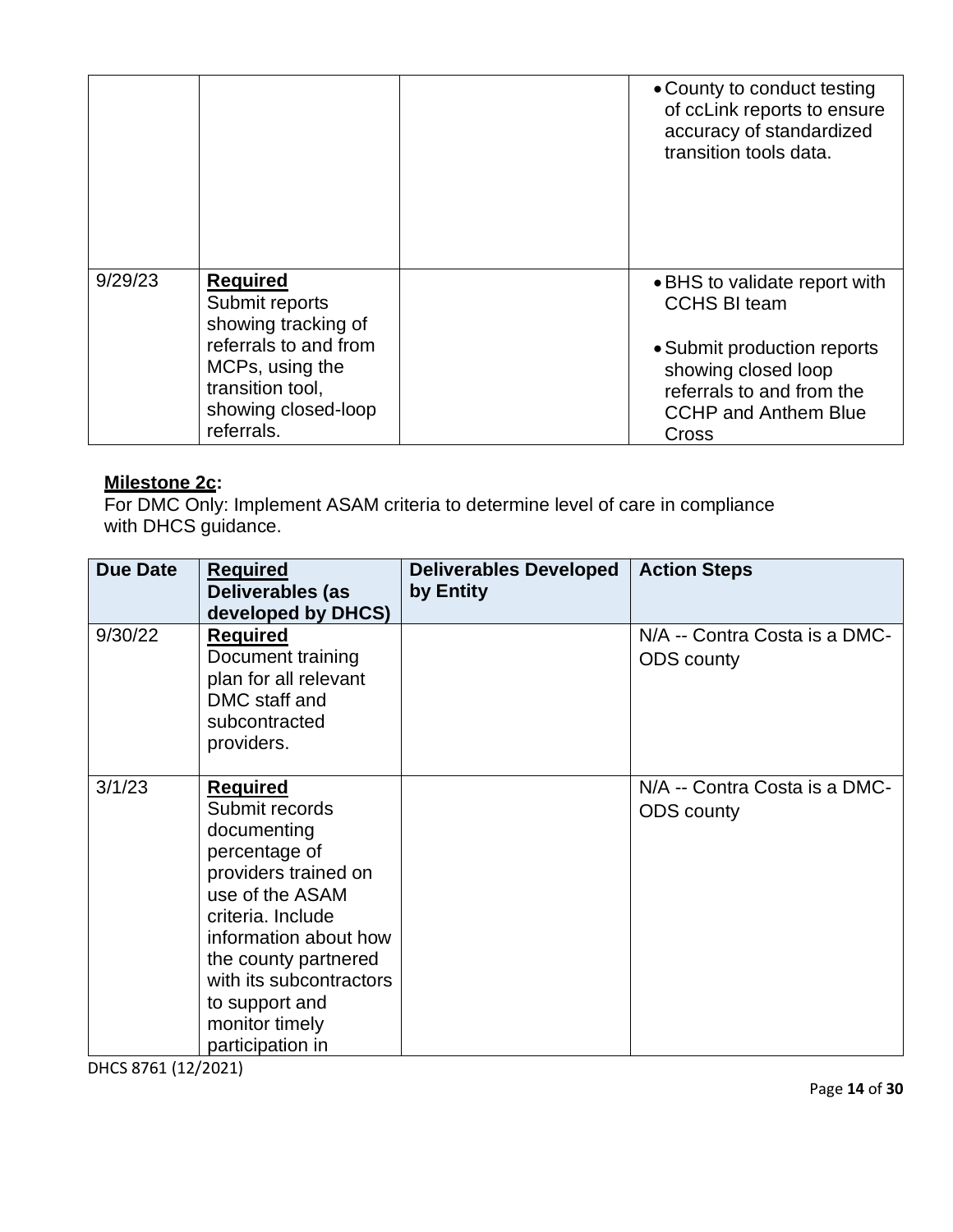|         | trainings.                                                                                                                                                                                                                                        |                                                    |
|---------|---------------------------------------------------------------------------------------------------------------------------------------------------------------------------------------------------------------------------------------------------|----------------------------------------------------|
| 3/1/23  | <b>Required</b><br>Submit initial reports<br>showing tracking use<br>of ASAM criteria to<br>determine appropriate<br>level of care (example<br>using scores from the<br><b>UCLA ASAM</b><br><b>Assessment Tool to</b><br>determine<br>placement). | N/A -- Contra Costa is a DMC-<br><b>ODS</b> county |
| 9/29/23 | <b>Required</b><br>Submit updated<br>reports showing<br>tracking use of ASAM<br>criteria to determine<br>appropriate level of<br>care (example using<br>scores from the UCLA<br><b>ASAM Assessment</b><br>Tool to determine<br>placement).        | N/A -- Contra Costa is a DMC-<br><b>ODS</b> county |

## **Milestone 2d:**

Implement revised documentation standards, including but not limited to, assessment domains, problem lists, progress notes, and applicable timeliness standards

| <b>Due Date</b> | <b>Required</b><br>Deliverables (as<br>developed by DHCS)                                                                            | <b>Deliverables Developed</b><br>by Entity | <b>Action Steps</b>                                                                                                                                                                                                                            |
|-----------------|--------------------------------------------------------------------------------------------------------------------------------------|--------------------------------------------|------------------------------------------------------------------------------------------------------------------------------------------------------------------------------------------------------------------------------------------------|
| 9/30/22         | <b>Required</b><br>Submit evidence of<br><b>EHR</b> changes that<br>support<br>documentation<br>reform, such as<br>vendor contracts. |                                            | County:<br>• Initiate project with<br>ccLink support staff and<br>consultants<br>$\bullet$ Formalize<br>documentation content<br>and changes to workflow<br>$\bullet$ UAT<br>• Training and<br>implementation<br>• Test validity<br>• Optimize |
|                 |                                                                                                                                      |                                            | Sub-contractors:                                                                                                                                                                                                                               |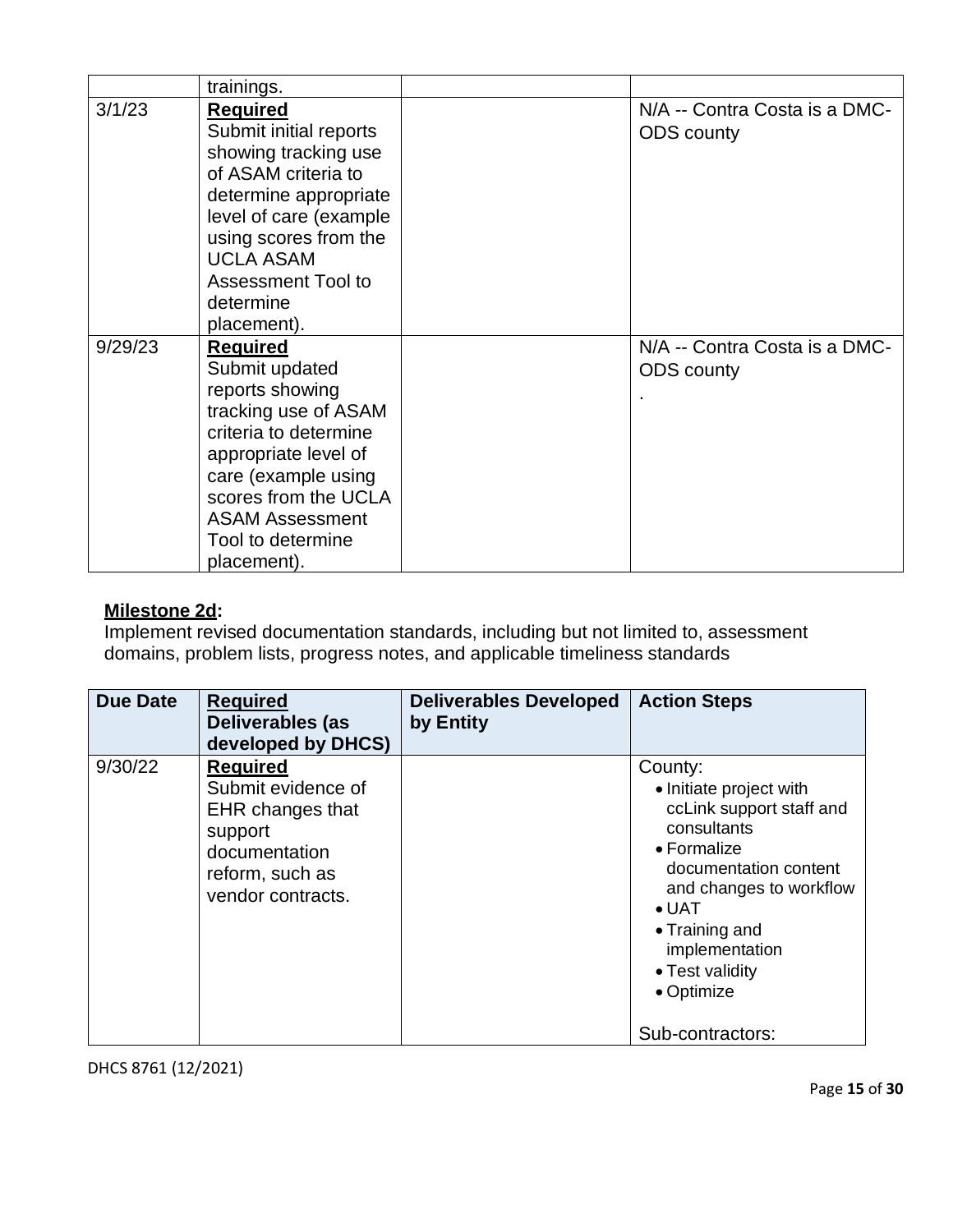|         |                                                                                                                                                                             | • Notify sub-contractors of<br>changes to<br>documentation<br>• Modify contracts if<br>necessary<br>• Train subcontractors on<br>new documentation. |
|---------|-----------------------------------------------------------------------------------------------------------------------------------------------------------------------------|-----------------------------------------------------------------------------------------------------------------------------------------------------|
| 9/30/22 | <b>Required</b><br>Submit updated<br>excerpts from<br>documentation<br>manuals, list of<br>updated county<br>Policies and                                                   | • Review documentation<br>manuals and<br>documentation<br>standards P&Ps<br>developed and<br>provided by CalMHSA.                                   |
|         | Procedures, or similar<br>evidence that<br>counties and<br>subcontractors have<br>adopted the MHP,<br>DMC or DMC-ODS<br>revised                                             | • Ensure all<br>documentation<br>standards P&Ps are<br>stored in accordance<br>with all other county<br>P&Ps.                                       |
|         | documentation<br>standards (which<br>include but are not<br>limited to assessment<br>domains, problem<br>lists, progress notes,<br>and applicable<br>timeliness standards). | • Ensure all<br>documentation<br>standards P&Ps are<br>accessible to all<br>stakeholders,<br>including subcontract<br>providers.                    |
| 9/30/22 | <b>Required</b><br>Document training<br>plan inclusive of the<br>new CalAIM policies<br>listed above, and<br>participation of MHP,<br>DMC or                                | • Notice all stakeholders<br>of upcoming<br>documentation reform<br>trainings. Notification<br>will be to both county<br>and sub-contractors.       |
|         | DMC-ODS staff and<br>providers in training:<br>• Include information<br>on training made<br>available to<br>subcontracted<br>providers and                                  | • Arrange for all<br>applicable staff to<br>attend the trainings<br>provided by CalMHSA.<br>• Provide anticipated<br>completion dates that          |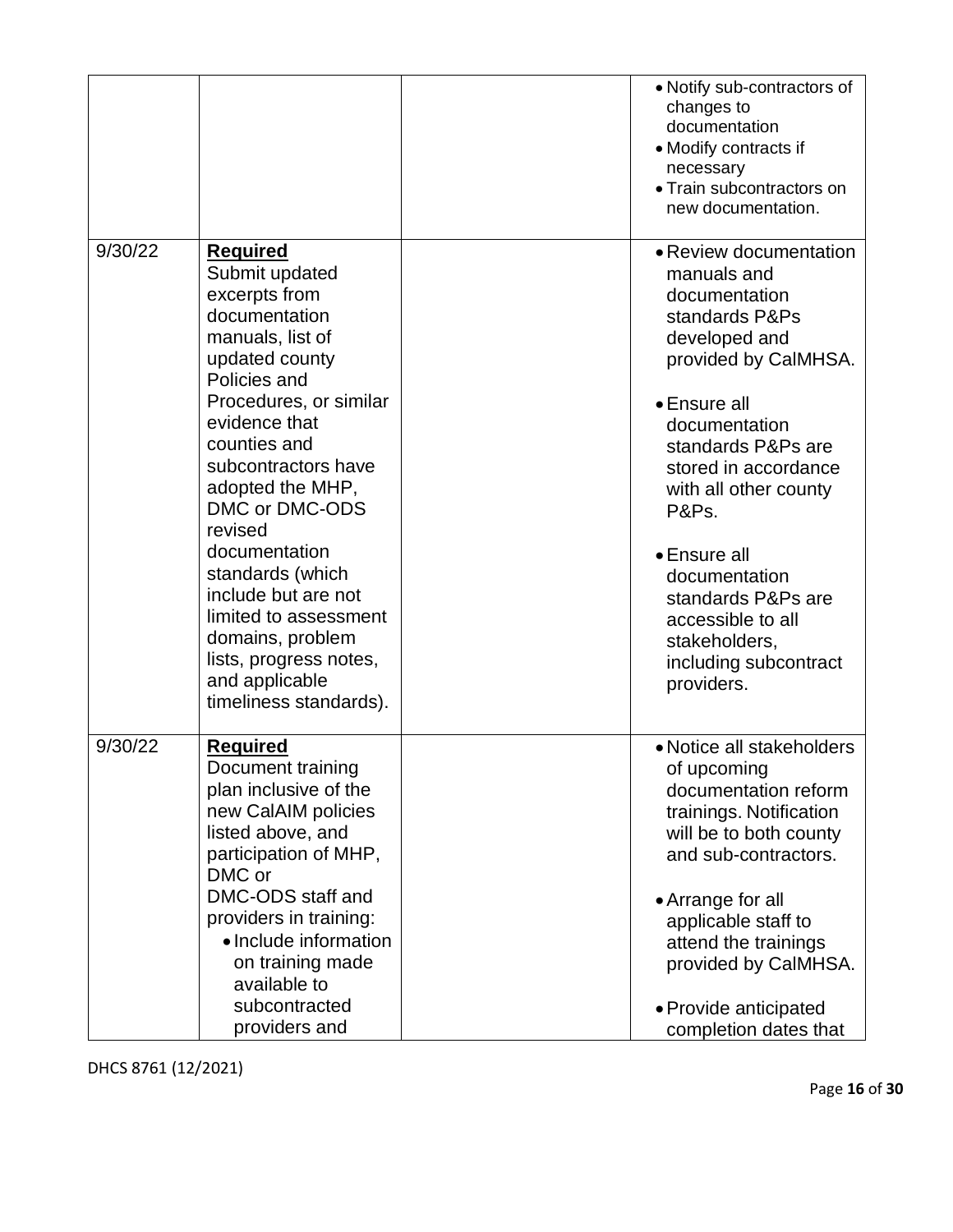|        | describe how the<br>county has                                                                    | staff will<br>access/complete                                                                                                                                                                                                                                      |
|--------|---------------------------------------------------------------------------------------------------|--------------------------------------------------------------------------------------------------------------------------------------------------------------------------------------------------------------------------------------------------------------------|
|        | supported and<br>monitored timely                                                                 | trainings.                                                                                                                                                                                                                                                         |
|        | participation in<br>trainings for its<br>subcontractors.                                          | • Ensure a training plan<br>is in place for any staff<br>who have not<br>completed training<br>(including new hires<br>who arrive after<br>implementation and<br>initial training).                                                                                |
|        |                                                                                                   | • Leverage training<br>provided by CalMHSA:<br>o Documentation<br>Manuals (3/31/22)<br>o Web-Based<br>Trainings (5/31/22)<br>○ Office Hours<br>(9/30/22)<br>$O$ P&Ps (3/31/22)<br>{County to train on<br>provided P&Ps}<br>• Utilize CalMHSA LMS<br>based training |
| 3/1/23 | <b>Required</b><br>• Updated utilization<br>management                                            | • Review P&Ps<br>developed and<br>provided by CalMHSA.                                                                                                                                                                                                             |
|        | policies<br>· Updated audit,<br>oversight and<br>recoupment<br>policies,<br>procedures and        | • Ensure P&Ps are<br>stored in accordance<br>with all other county<br>P&Ps.                                                                                                                                                                                        |
|        | protocols to<br>comply with new<br>specialty mental<br>health services<br>criteria,<br>assessment | • Ensure all relevant<br>P&Ps are accessible<br>to stakeholders,<br>including subcontract<br>providers.                                                                                                                                                            |
|        | domains,<br>documentation<br>standards and<br>other CalAIM<br>behavioral health                   | • Provide anticipated<br>completion dates that<br>staff will<br>access/complete<br>trainings.                                                                                                                                                                      |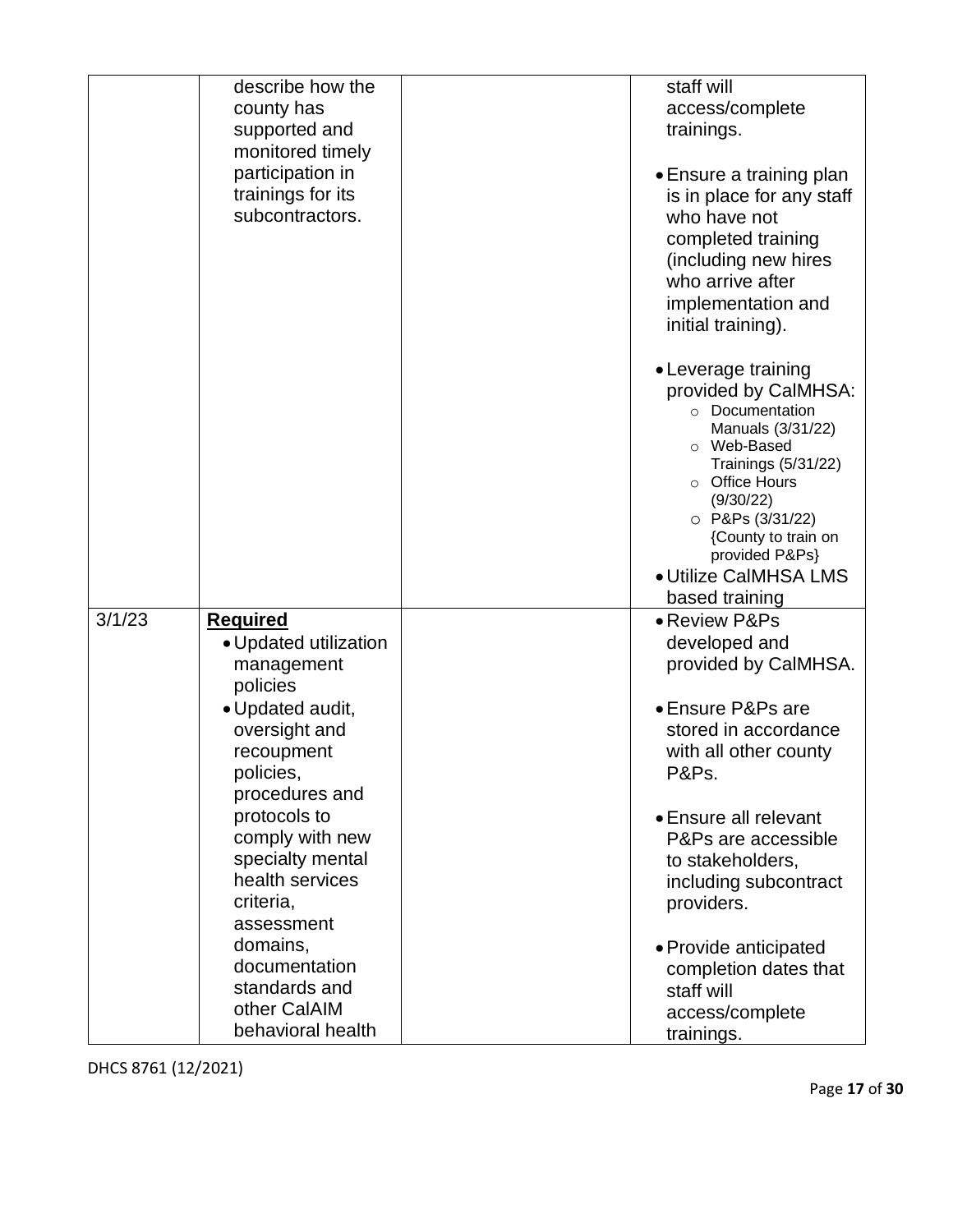|         | policies, aligned<br>with new DHCS<br>auditing and<br>recoupment<br>standards<br>• Documentation of<br>communication/<br>training with<br>providers.                                                                                                                                                                                                                                                          | • Ensure a training plan<br>is in place for any staff<br>who have not<br>completed training<br>(including new hires<br>who arrive after<br>implementation and<br>initial training).<br>• DMC-ODS- ensure<br>that relevant P&P are<br>widely distributed to<br>subcontractors and<br>posted on SUD<br>provider homepage                                                                                                                                                                                                                                                                                                                 |
|---------|---------------------------------------------------------------------------------------------------------------------------------------------------------------------------------------------------------------------------------------------------------------------------------------------------------------------------------------------------------------------------------------------------------------|----------------------------------------------------------------------------------------------------------------------------------------------------------------------------------------------------------------------------------------------------------------------------------------------------------------------------------------------------------------------------------------------------------------------------------------------------------------------------------------------------------------------------------------------------------------------------------------------------------------------------------------|
| 9/29/23 | <b>Required</b><br>High-level summary<br>of audit results,<br>including total funding<br>amounts recouped<br>from providers, by<br>reason for<br>recoupment (per<br>DHCS policy, limited<br>to evidence of fraud<br>waste and/or abuse;<br>with corrective action<br>plans and/or other<br>administrative<br>sanctions used for<br>noncompliance with<br>documentation and<br>other compliance<br>standards). | Notice stakeholders<br>$\bullet$<br>who will be<br>responsible for<br>revising UR business<br>rules and audit<br>protocols/tools and<br>prepare to report on all<br>internal audit findings<br>following the most<br>recent DHCS Annual<br><b>Review Protocol</b><br>guidelines with focus<br>on fraud, waste and<br>abuse and with<br>corrective action plans<br>and/or other<br>administrative<br>sanctions used for<br>noncompliance with<br>documentation and<br>other compliance<br>standards<br>Stakeholders to<br>$\bullet$<br>collaborate to<br>determine the<br>preferred method of<br>ensuring audit<br>feedback is provided |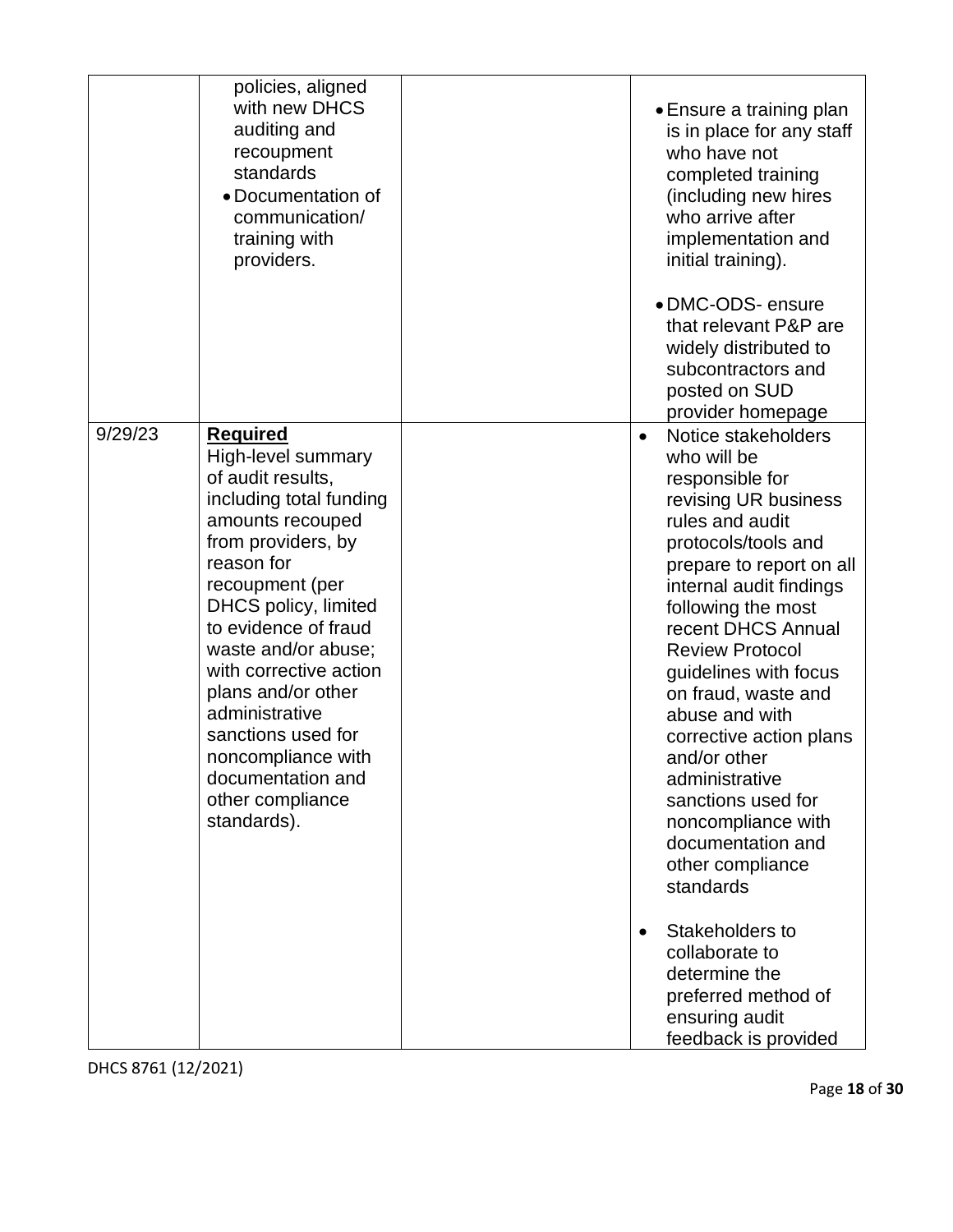|  | expeditiously to        |
|--|-------------------------|
|  | providers (including    |
|  | subcontract providers)  |
|  | and shall ensure that   |
|  | corrective action plans |
|  | are implemented and     |
|  | monitored.              |

### **Milestone 2e:**

Provide guidance and training to county-operated and county-contracted providers on all new behavioral health policies, as outlined by DHCS in Behavioral Health Information Notices:

- Criteria for DMC and DMC-ODS services, including use of ASAM criteria in DMC counties, changes to diagnostic, eligibility, and medical necessity requirements, and new processes to claim Medi-Cal reimbursement for early intervention services for youth and for specified EPSDT SUD services in DMC counties.
- Criteria to access Specialty Mental Health Services (SMHS) for adults and for children (including criteria related to trauma, child welfare involvement, and homelessness)
- Mandatory screening and transition tools for specialty and nonspecialty mental health
- Documentation requirements and assessment standards (SMHS and DMC, DMC-ODS)
- No wrong door (SMHS)
- Co-occurring diagnoses (SMHS and DMC, DMC-ODS)
- Treatment during assessment period, prior to diagnosis (SMHS and DMC, DMC-ODS)

| <b>Due Date</b> | <b>Required</b><br>Deliverables (as<br>developed by DHCS)                                                                                              | <b>Deliverables Developed</b><br>by Entity | <b>Action Steps</b>                                                                                                                                                   |
|-----------------|--------------------------------------------------------------------------------------------------------------------------------------------------------|--------------------------------------------|-----------------------------------------------------------------------------------------------------------------------------------------------------------------------|
| 9/30/22         | <b>Required</b><br>Submit updated<br>policies and<br>procedures reflecting<br>all CalAIM behavioral<br>health policy changes<br>listed under milestone |                                            | Review all new behavioral<br>health P&Ps developed<br>and provided by CalMHSA.<br>Ensure all new behavioral<br>health P&Ps are stored in<br>accordance with all other |
|                 | 2e.                                                                                                                                                    |                                            | county P&Ps.<br>Ensure all behavioral<br>health P&Ps are<br>accessible to all                                                                                         |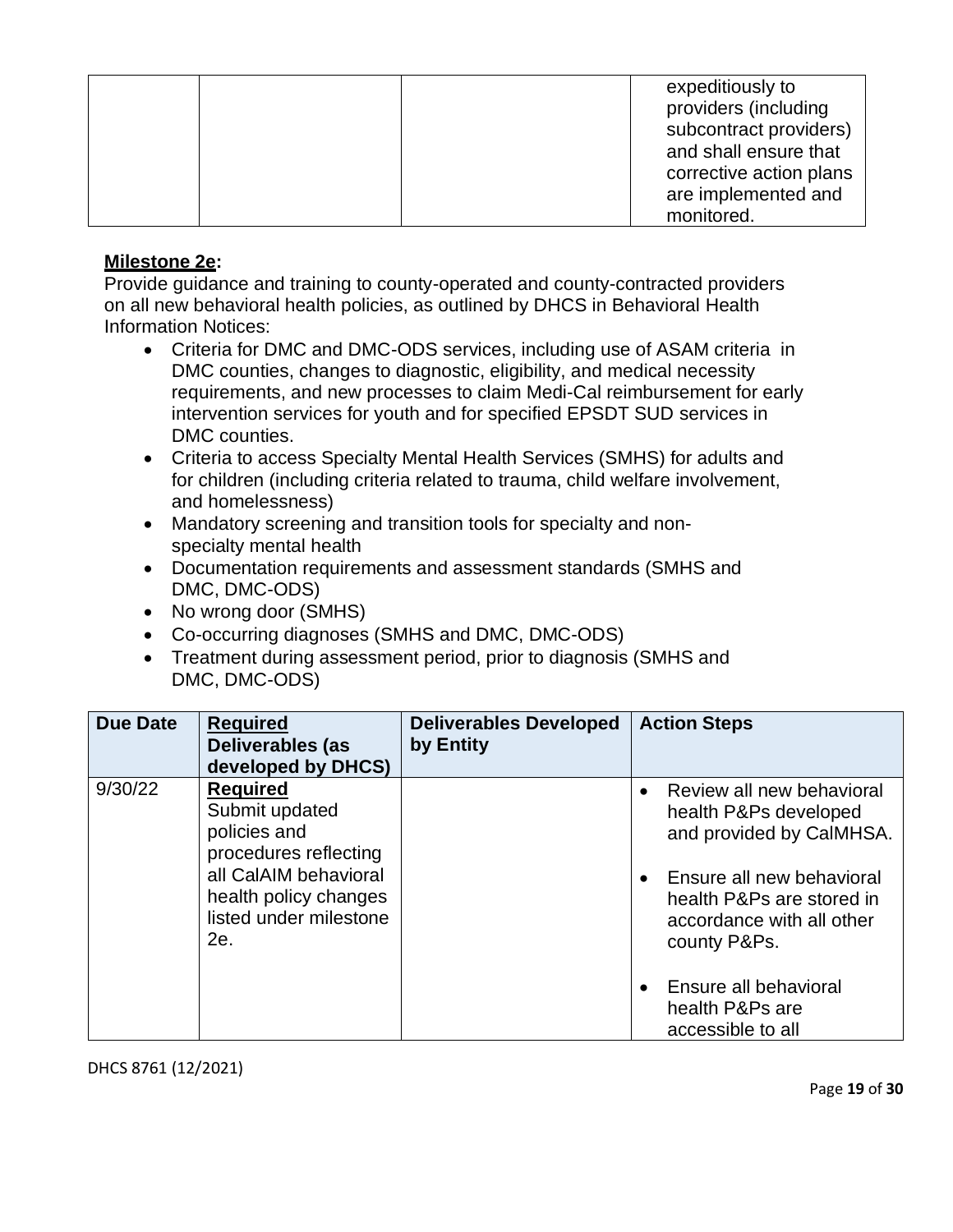|         |                                                                                                                                                                                                                                                                                                                                                                                                                             | stakeholders, including<br>subcontract providers.                                                                                                                                                                                                                                                                                                                                                                                                                                                                                                            |
|---------|-----------------------------------------------------------------------------------------------------------------------------------------------------------------------------------------------------------------------------------------------------------------------------------------------------------------------------------------------------------------------------------------------------------------------------|--------------------------------------------------------------------------------------------------------------------------------------------------------------------------------------------------------------------------------------------------------------------------------------------------------------------------------------------------------------------------------------------------------------------------------------------------------------------------------------------------------------------------------------------------------------|
| 9/30/22 | <b>Required</b><br>Document training<br>plan inclusive of the<br>new CalAIM policies<br>in milestone 2e,<br>including participation<br>of staff in training<br>Include information<br>$\bullet$<br>on training made<br>available to<br>subcontract ed<br>providers and<br>describe how the<br>MHP, DMC, or<br>DMC- ODS has<br>supported and<br>monitored timely<br>participation in<br>trainings for its<br>subcontractors. | • Inform staff of CalAIM P&P<br>changes.<br>• Identify staff that will<br>require CalAIM P&P<br>training.<br>• Arrange for all applicable<br>staff to attend the trainings<br>provided by CalMHSA<br>(including subcontract<br>providers).<br>• Provide anticipated<br>completion dates that staff<br>will access/complete<br>trainings.<br>• Ensure a training plan is in<br>place for any staff who<br>have not completed<br>training (including new<br>hires who arrive after<br>implementation and initial<br>training).<br>Leverage materials available |
|         |                                                                                                                                                                                                                                                                                                                                                                                                                             | from CalMHSA:<br>• Documentation Manuals<br>(3/31/22)                                                                                                                                                                                                                                                                                                                                                                                                                                                                                                        |
| 3/1/23  | <b>Required</b><br>Describe how new<br>providers will be<br>trained in CalAIM<br>policies under<br>milestone 2e, through<br>training manuals<br>and/or asynchronous<br>on-line learning.                                                                                                                                                                                                                                    | · Web-Based Trainings (5/31/22)<br>• Review current new<br>employee training<br>checklists and ensure that<br>all CalAIM related trainings<br>are added and that new<br>providers (including<br>subcontract providers)<br>complete trainings<br>provided by CalMHSA.<br>• Ensure a training plan is in<br>place for any staff who                                                                                                                                                                                                                            |

Page **20** of **30**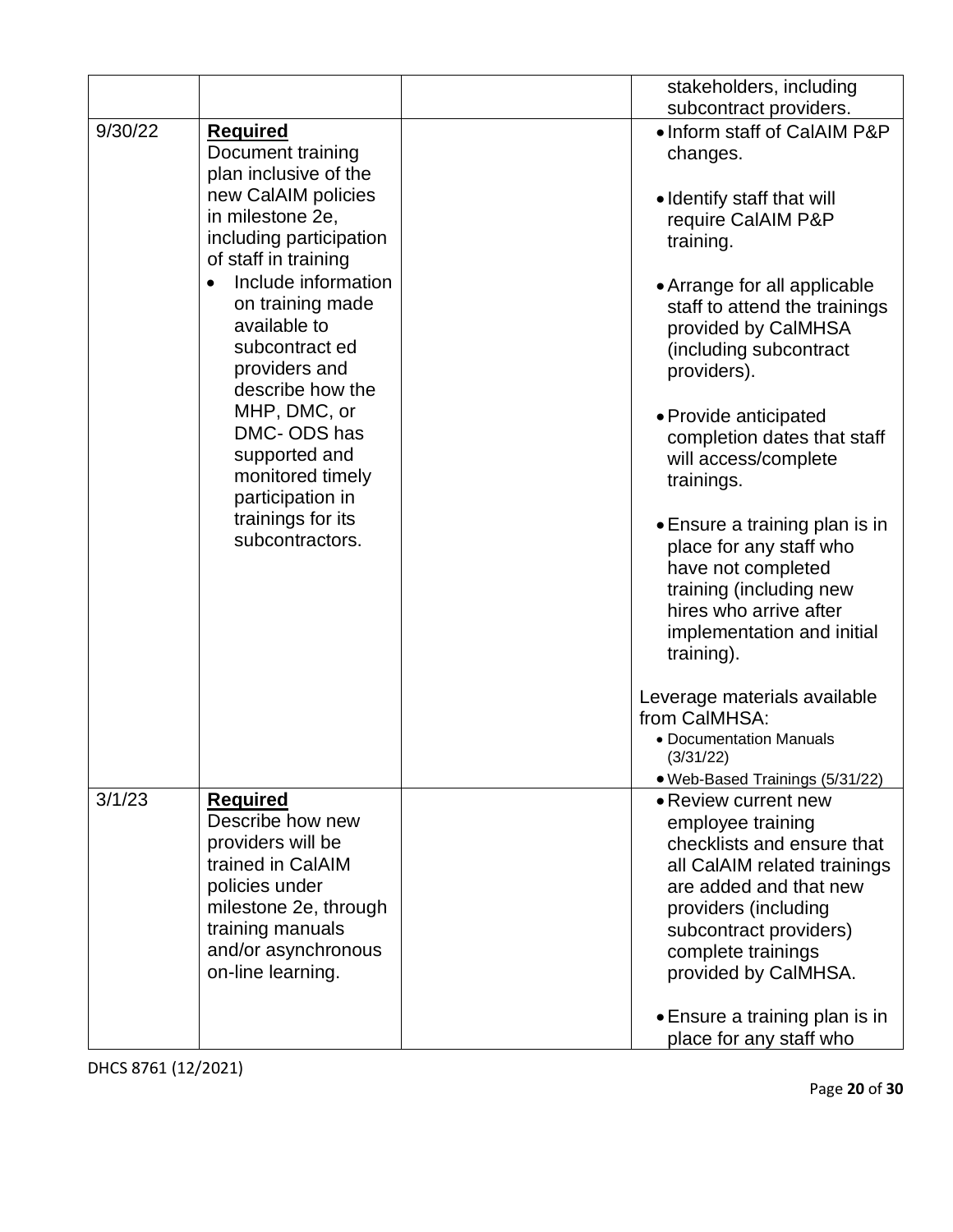|         |                                                                                                                                                                                                                                                                      | have not completed<br>training (including new<br>hires who arrive after<br>implementation and initial<br>training).                                                                                                                                                                                                                                                  |
|---------|----------------------------------------------------------------------------------------------------------------------------------------------------------------------------------------------------------------------------------------------------------------------|----------------------------------------------------------------------------------------------------------------------------------------------------------------------------------------------------------------------------------------------------------------------------------------------------------------------------------------------------------------------|
| 9/29/23 | <b>Required</b><br>Submit updated<br>quality improvement<br>plan or other evidence<br>to demonstrate how<br>the MHP, DMC or<br>DMC-ODS<br>will provide ongoing<br>training, support, and<br>monitoring to<br>implement the CalAIM<br>policies under<br>milestone 2e. | • Notice stakeholders who<br>will be responsible for<br>updating the county's QI<br>Plan and/or developing<br>documentation that will<br>outline the strategy for<br>training/support<br>/monitoring.<br>• Stakeholders to collaborate<br>to determine the preferred<br>method of ensuring<br>ongoing training, support<br>and monitoring of new<br>CalAIM policies. |
|         |                                                                                                                                                                                                                                                                      | • Stakeholders to begin<br>process of revising QI Plan<br>and/or developing written<br>plan for<br>training/support/monitoring.                                                                                                                                                                                                                                      |

## **Section 4:**

## **Goal 3: Data Exchange**

**Please provide key deliverables and the action steps necessary to achieve each deliverable using the tables below.**

*Deliverables:* DHCS includes deliverables as examples; a participating entity may replace these with their own deliverables, or add new deliverables, as long as they lead to meeting the goal by the deadline. Deliverables labeled **required** are required for all participating entities.

*Action Steps:* These are to be defined by the participating entity – what tasks need to be completed to meet the deadline for the deliverable?

**Milestone 3a:** Demonstrate improved data exchange capabilities.

**Option 1:**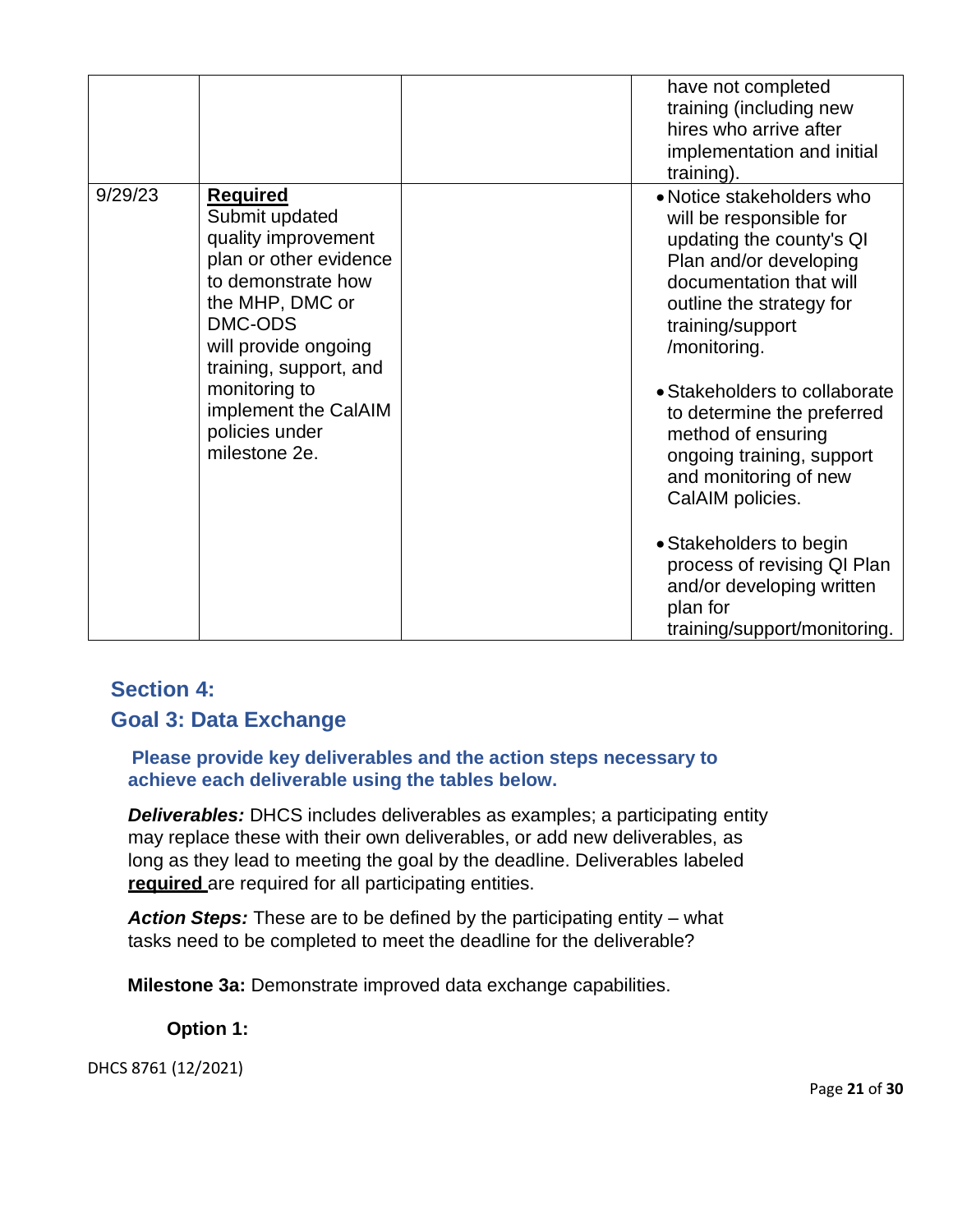Demonstrate direct sharing of data with MCPs

| <b>Due Date</b> | <b>Required</b><br>Deliverables (as<br>developed by DHCS)                                                                                                                                              | <b>Deliverables Developed</b><br>by Entity | <b>Action Steps</b>                                                                                                                                                                                                                                                                                                                                                                                                   |
|-----------------|--------------------------------------------------------------------------------------------------------------------------------------------------------------------------------------------------------|--------------------------------------------|-----------------------------------------------------------------------------------------------------------------------------------------------------------------------------------------------------------------------------------------------------------------------------------------------------------------------------------------------------------------------------------------------------------------------|
| 9/30/22         | <b>Required</b><br>A copy of signed<br>data-sharing<br>agreement between<br>the participating entity<br>and the MCP(s).                                                                                |                                            | • Review status of current<br>data sharing agreements<br>with Contra Costa Health<br>Plan (CCHP) and Anthem<br><b>Blue Cross.</b><br>• Engage CCHP and Anthem<br><b>Blue Cross to update</b><br>agreements as necessary.<br>• Engage technical teams<br>from BHP and<br><b>CCHP/Anthem Blue Cross</b><br>to identify and problem-<br>solve technical gaps and<br>remediate to achieve data<br>sharing agreement aims. |
|                 |                                                                                                                                                                                                        |                                            | • Engage data teams from<br><b>BHP and CCHP/Anthem</b><br>Blue Cross to identify and<br>problem-solve data gaps<br>(dictionaries, etc.) and<br>remediate to achieve data<br>sharing agreement aims.                                                                                                                                                                                                                   |
| 3/1/23          | <b>Required</b><br>A copy of a data-<br>sharing transaction<br>log or a de-identified<br>HL7 message (or<br>other equivalent<br>documentation) to<br>and from the MCPs<br>and participating<br>entity. |                                            | • Identify specific HL7<br>message type(s) (ADT,<br>etc.) to exchange between<br><b>BHP and CCHP/Anthem</b><br><b>Blue Cross.</b><br>• Identify project plan and<br>timeline for exchanging<br>HL7 messages.<br>• Identify resource<br>challenges and remediate<br>(staffing, software, etc.).                                                                                                                        |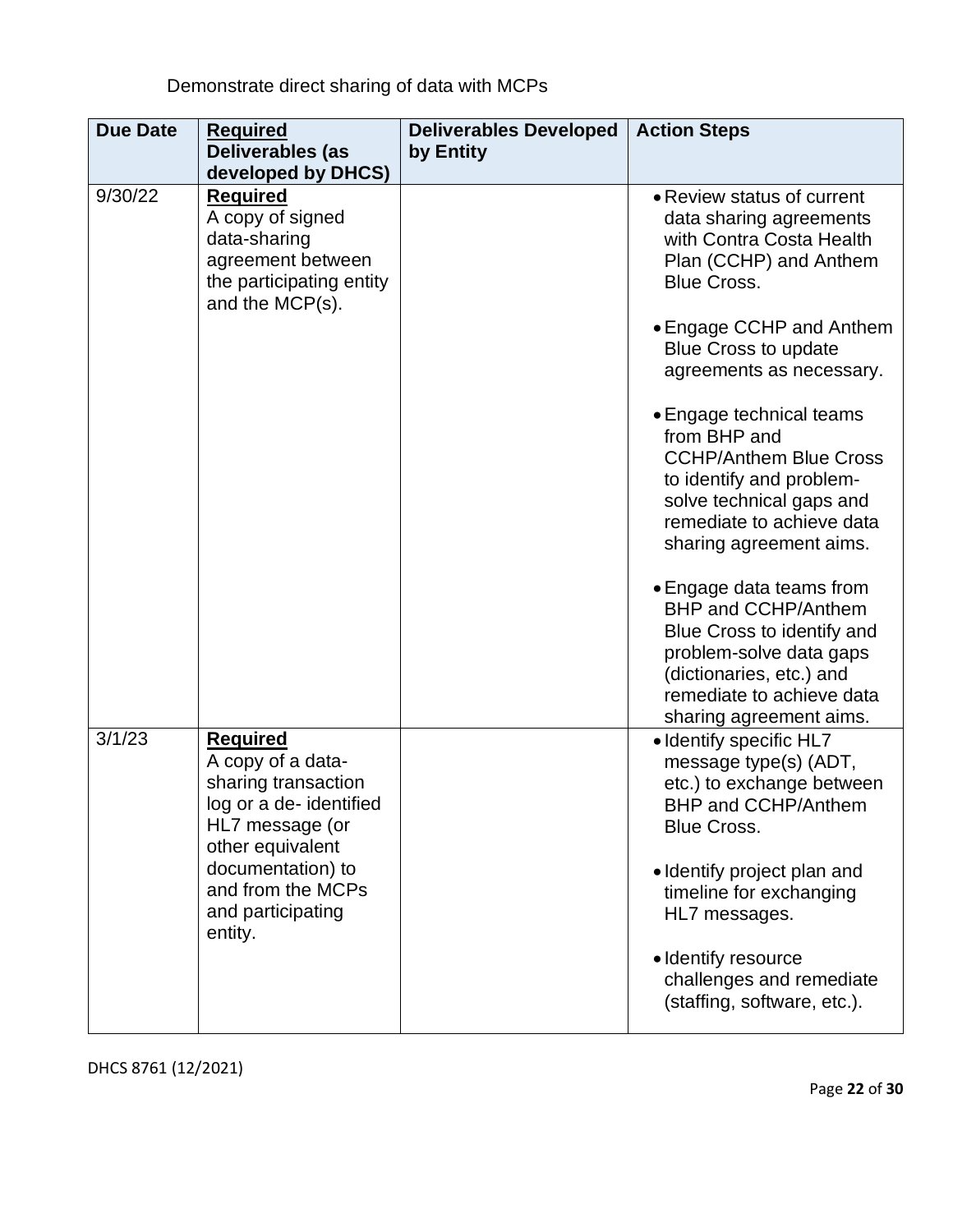|         |                                                                                                                      | • Identify technical<br>challenges to exchanging<br>messages and remediate.                                                       |
|---------|----------------------------------------------------------------------------------------------------------------------|-----------------------------------------------------------------------------------------------------------------------------------|
|         |                                                                                                                      | • Test HL7 message<br>exchange capabilities and<br>produce transaction log or<br>de-identified HL7 message<br>and submit to DHCS. |
| 9/29/23 | <b>Required</b><br>Submit a written<br>report (DHCS to<br>provide a template)<br>outlining how the                   | • Identify target care<br>coordination/CalAIM/PHM<br>goals to improve via direct<br>data exchange.                                |
|         | participating entity is<br>leveraging direct data<br>exchange with MCPs<br>to improve care<br>coordination and/or to | • Collaborate with<br><b>CCHP/Anthem Blue Cross</b><br>to identify baseline data<br>and improvement goals.                        |
|         | implement CalAIM or<br>other population<br>health management                                                         | • Design intervention(s) to<br>reach improvement goals.                                                                           |
|         | programs.                                                                                                            | • Submit written report to<br>DHCS documenting efforts.                                                                           |

# **Option 2:**

Demonstrate onboarding to a Health Information Exchange (HIE)

| <b>Due Date</b> | <b>Required</b><br>Deliverables (as<br>developed by DHCS)                                                                                                                                                                                   | <b>Deliverables Developed</b><br>by Entity | <b>Action Steps</b> |
|-----------------|---------------------------------------------------------------------------------------------------------------------------------------------------------------------------------------------------------------------------------------------|--------------------------------------------|---------------------|
| 9/30/22         | <b>Required A copy of</b><br>signed California Data<br>Use and Reciprocal<br><b>Support Agreement</b><br>(CalDURSA) and<br><b>California Trusted</b><br><b>Exchange Network</b><br>(CTEN) to onboard<br>with HIE that has done<br>the same. |                                            | N/A                 |
| 3/1/23          | <b>Required</b> A copy of a<br>transaction log or a de-<br>identified HL7                                                                                                                                                                   |                                            | N/A                 |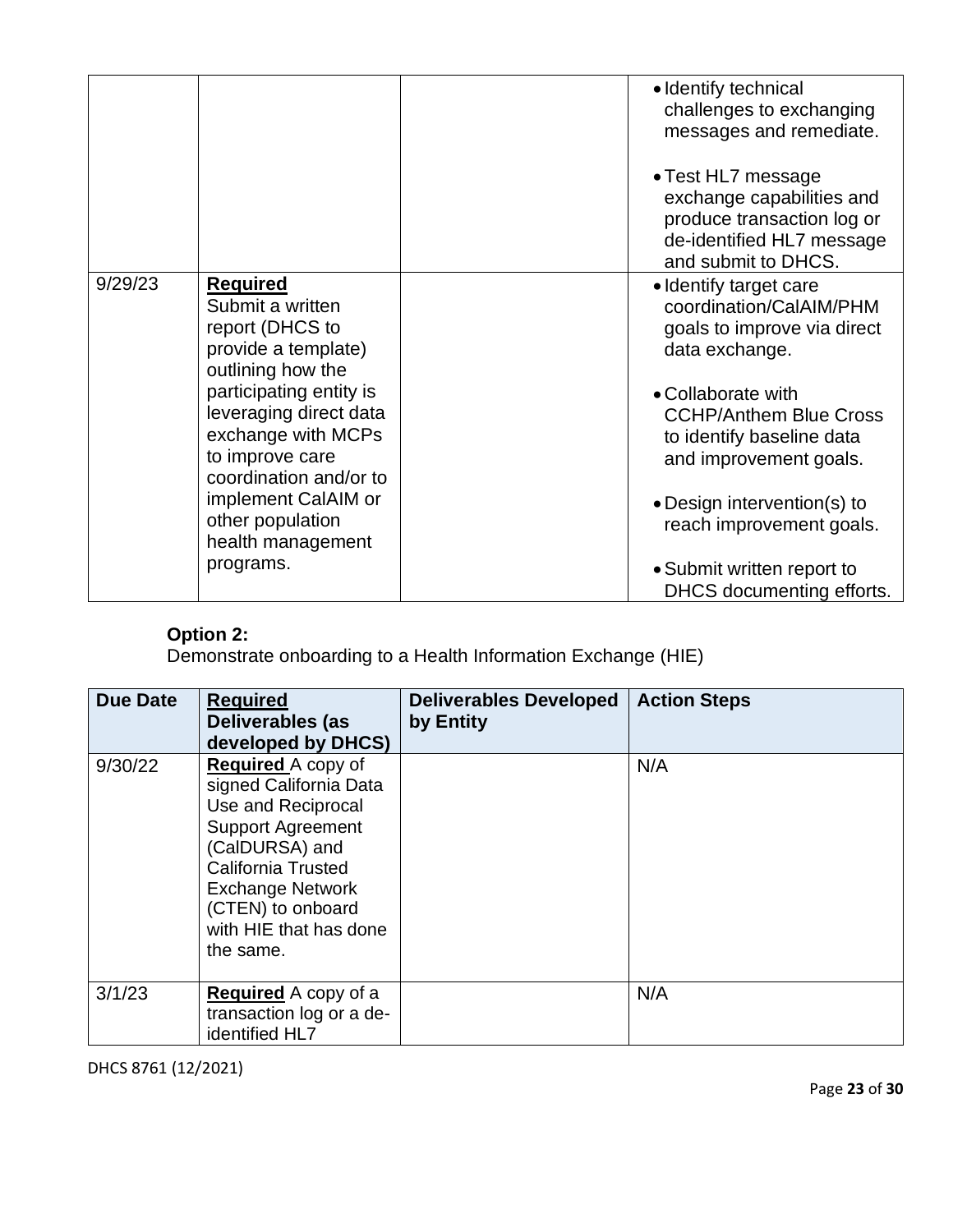|         | message (or other<br>equivalent<br>documentation) to and<br>from the HIE and<br>county                                                                                                                                                                                 |     |
|---------|------------------------------------------------------------------------------------------------------------------------------------------------------------------------------------------------------------------------------------------------------------------------|-----|
| 9/29/23 | <b>Required Submit a</b><br>written report (DHCS<br>to provide a template)<br>outlining how the<br>county is leveraging<br>HIE participation to<br>improve care<br>coordination and/or to<br>implement CalAIM or<br>other population health<br>management<br>programs. | N/A |

#### **Milestone 3b:**

Demonstrate an active Fast Healthcare Interoperability Resources (FHIR) application programming interface (API) that will allow the participating entity to be compliant with CMS-mandated interoperability rules

| <b>Due Date</b> | <b>Required</b><br>Deliverables (as<br>developed by DHCS) | <b>Deliverables Developed</b><br>by Entity                                                | <b>Action Steps</b>                                                                                                                                                                                                                                                                                        |
|-----------------|-----------------------------------------------------------|-------------------------------------------------------------------------------------------|------------------------------------------------------------------------------------------------------------------------------------------------------------------------------------------------------------------------------------------------------------------------------------------------------------|
| 9/30/22         | Participating entity to<br>determine deliverable          | Signed attestation from<br><b>CalMHSA that FHIR API</b><br>implementation is<br>underway. | • Convene meeting with<br>appropriate ccLink staff to<br>review FHIR API<br>requirements<br>• Identify status of FHIR API<br>implementation, including<br>applications in place and<br>data sharing entities.<br>• Identify external trading<br>partners for FHIR API<br>testing/exchange if<br>necessary. |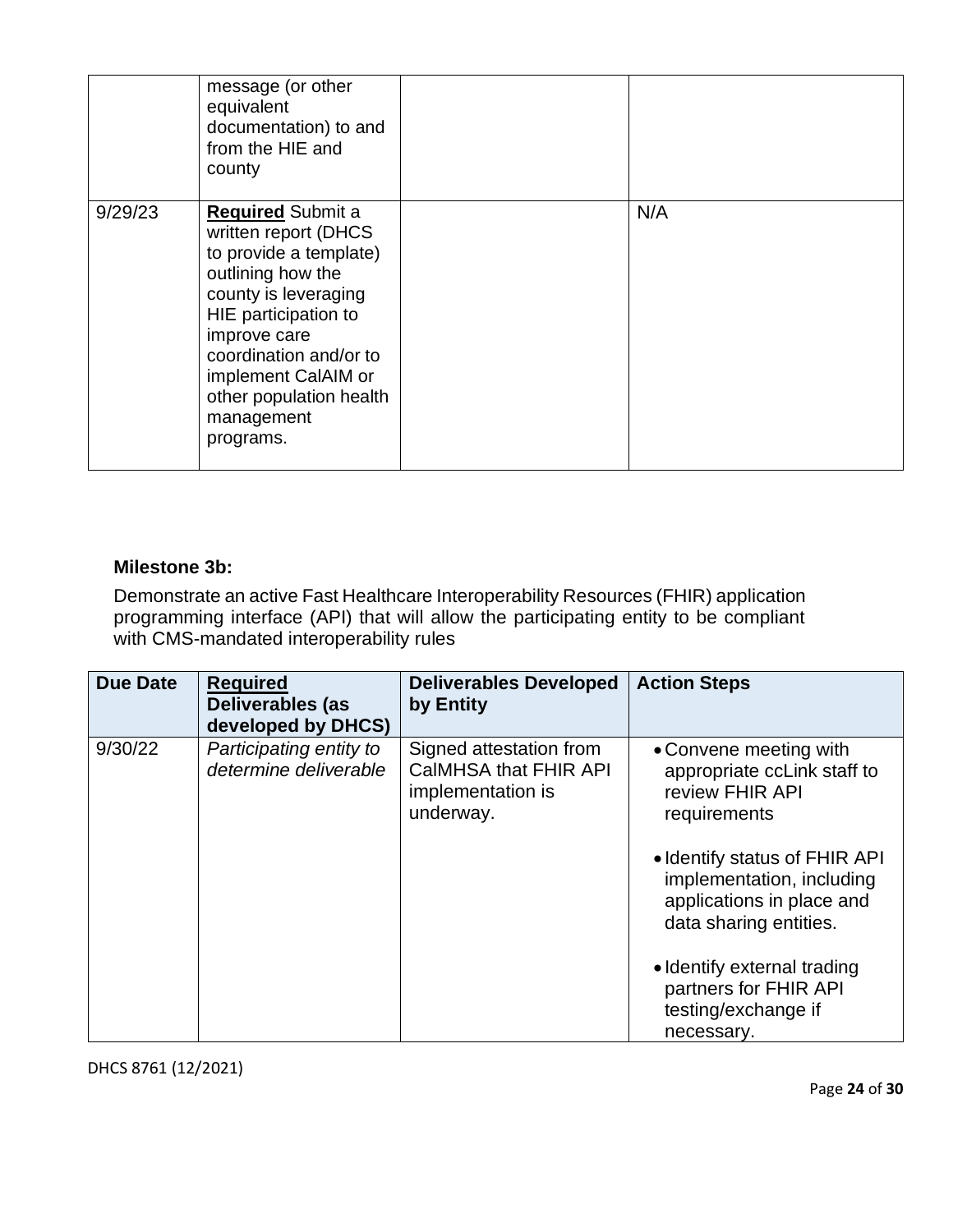|         |                                                                                                                                  | • Submit attestation to DHCS<br>that FHIR API<br>implementation is<br>underway.                                                                                                                                                       |
|---------|----------------------------------------------------------------------------------------------------------------------------------|---------------------------------------------------------------------------------------------------------------------------------------------------------------------------------------------------------------------------------------|
| 3/1/23  | <b>Required</b><br>Signed attestation<br>form from the county<br>that certifies the<br>implementation of the<br>FHIR API.        | • Initiate testing of FHIR API.<br>• Initiate use of FHIR API in<br>production.<br>• Submit attestation of FHIR<br>API implementation to<br>DHCS.                                                                                     |
| 9/29/23 | <b>Required</b><br>Submit a log of<br>successful FHIR<br>transactions (de-<br>identified) over a<br>six month period in<br>2023. | • Collaborate with ccLink<br>staff to pull FHIR<br>transaction log<br>• De-identify FHIR<br>transaction log to remove<br>PHI/PII/sensitive data.<br>• Submit de-identified<br>transaction log covering a<br>six-month period in 2023. |

## **Milestone 3c:**

Demonstrate that the participating entity has mapped data elements to the United States Core Data for Interoperability (USCDI) standard set

| <b>Due Date</b> | <b>Required</b><br>Deliverables (as<br>developed by DHCS)                                         | <b>Deliverables Developed</b><br>by Entity | <b>Action Steps</b>                                                                               |
|-----------------|---------------------------------------------------------------------------------------------------|--------------------------------------------|---------------------------------------------------------------------------------------------------|
| 9/30/22         | <b>Required</b><br>Signed attestation<br>form and other<br>supporting                             |                                            | • Review current EHR data<br>structure and mapping with<br>ccLink staff.                          |
|                 | documentation from<br>the participating entity<br>that certifies that the<br>county has begun the |                                            | • Draft project plan to update<br>mapping of data elements<br>to UCSDI.                           |
|                 | process of mapping<br>data elements to the<br><b>USCDI</b>                                        |                                            | • With ccLink staff and<br>consultants, identify<br>deliverables and budget<br>needed and execute |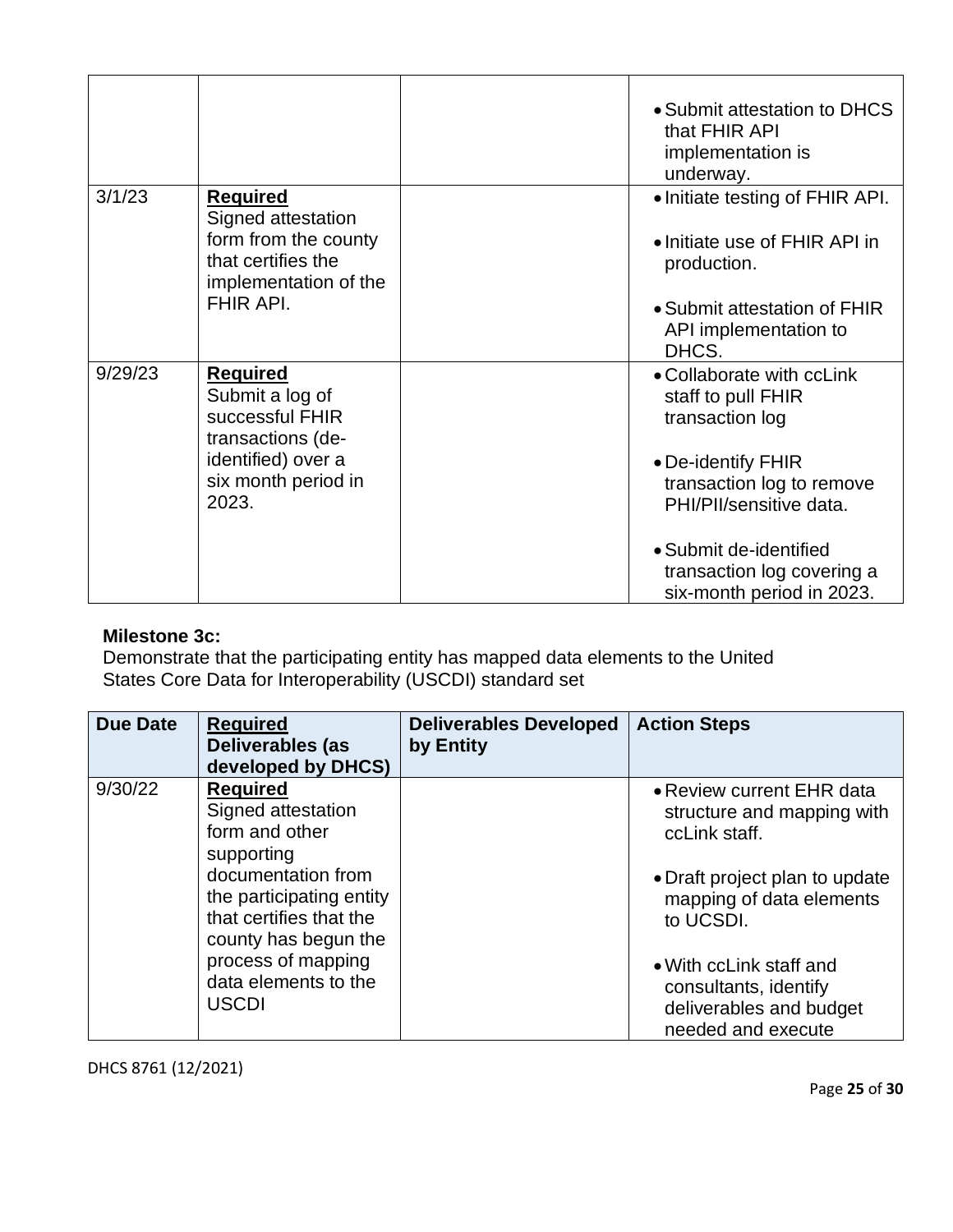|         |                                                                                   |                                                                                                                                                        | updated agreement.                                                                                                              |
|---------|-----------------------------------------------------------------------------------|--------------------------------------------------------------------------------------------------------------------------------------------------------|---------------------------------------------------------------------------------------------------------------------------------|
|         |                                                                                   |                                                                                                                                                        | • Identify county resources<br>needed to achieve updated<br>mapping, if any, and<br>remediate.                                  |
|         |                                                                                   |                                                                                                                                                        | • Submit attestation that<br><b>USCDI</b> mapping process<br>has begun.                                                         |
| 3/1/23  | Participating entity to<br>determine deliverable                                  | Signed attestation form<br>and other supporting<br>documentation from the<br>participating entity<br>certifying that county has<br>begun documentation | · Begin documentation of<br>new mapping including<br>crosswalks, technical<br>specifications and/or other<br>related documents. |
|         |                                                                                   | outlining mapped data<br>elements to the USCDI.                                                                                                        | • Submit attestation that<br><b>USCDI</b> documentation has<br>begun.                                                           |
| 9/29/23 | <b>Required</b><br>Signed attestation<br>form from the<br>participating entity    |                                                                                                                                                        | • Ensure mapping and<br>documentation have been<br>completed.                                                                   |
|         | that certifies that data<br>elements have been<br>successfully mapped<br>to USCDI |                                                                                                                                                        | • Complete quality<br>assurance/testing of the<br>USCDI data mappings.                                                          |
|         | <b>AND</b>                                                                        |                                                                                                                                                        | • Submit completed<br>documentation and<br>attestation to DHCS.                                                                 |
|         | Submit                                                                            |                                                                                                                                                        |                                                                                                                                 |
|         | documentation                                                                     |                                                                                                                                                        |                                                                                                                                 |
|         | outlining the mapped                                                              |                                                                                                                                                        |                                                                                                                                 |
|         | data elements.                                                                    |                                                                                                                                                        |                                                                                                                                 |

### **Milestone 3d:**

Leverage improved data exchange capabilities to improve quality and coordination of care.

This milestone relates to the following measures:

- Follow-up After Emergency Department Visit for Alcohol and Other Drug Abuse or Dependence (FUA)
	- $\circ$  Measure specification can be found on [page 63](https://www.medicaid.gov/medicaid/quality-of-care/downloads/medicaid-adult-core-set-manual.pdf?t=1635349811)
- [Follow-up After Emergency Department Visit for Mental Illness](https://www.ncqa.org/hedis/measures/follow-up-after-emergency-department-visit-for-mental-illness/) (FUM)
	- o Measure specification can be found on [page 70](https://www.medicaid.gov/medicaid/quality-of-care/downloads/medicaid-adult-core-set-manual.pdf?t=1635349811)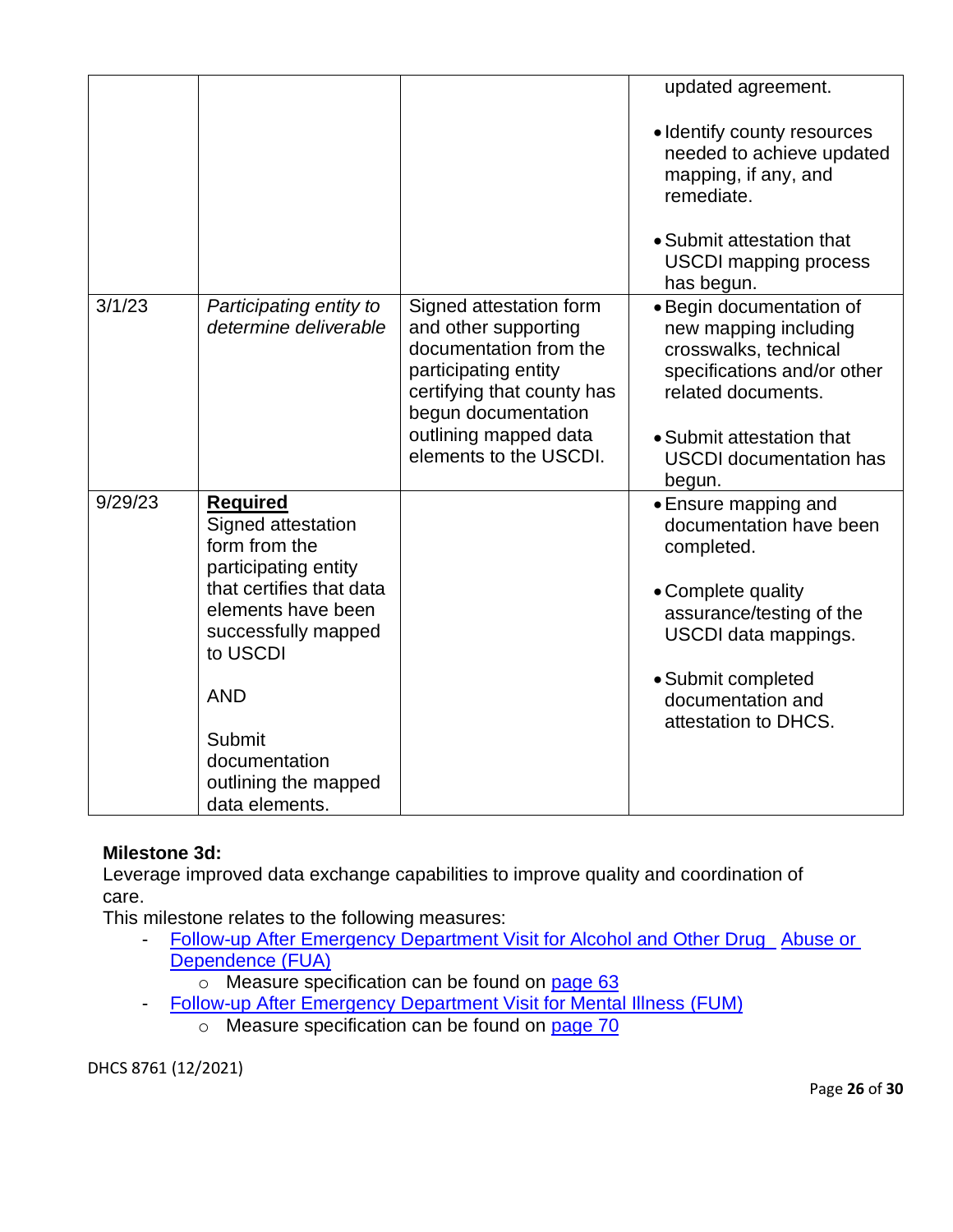- Pharmacotherapy for Opioid Use Disorder (POD) o [Example measure specification can be found](https://www.ncqa.org/wp-content/uploads/2020/12/20201201_Pharmacotherapy_for_Opioid_Use_Disorder_CQMC.pdf) here.

| <b>Due Date</b> | <b>Required</b>                     | <b>Deliverables Developed</b> | <b>Action Steps</b>                                      |
|-----------------|-------------------------------------|-------------------------------|----------------------------------------------------------|
|                 | Deliverables (as                    | by Entity                     |                                                          |
|                 | developed by DHCS)                  |                               |                                                          |
| 9/30/22         | <b>Required</b><br>Submit a quality |                               | • Generate Finder File and<br>submit to DHCS             |
|                 | improvement plan                    |                               |                                                          |
|                 | (DHCS to provide                    |                               | • Receive retrospective data                             |
|                 | template and assist                 |                               | from DHCS and analyze                                    |
|                 | with the provision of               |                               | performance on FUA, FUM                                  |
|                 | data to achieve this                |                               | and POD                                                  |
|                 | deliverable) to                     |                               |                                                          |
|                 | improve performance                 |                               | • Establish baseline                                     |
|                 | on FUA, FUM, and<br>POD during the  |                               | performance on the above                                 |
|                 | measurement period                  |                               | measures.                                                |
|                 | of July 1, 2022 - June              |                               |                                                          |
|                 | 30, 2023. Quality                   |                               | • Convene workgroup to                                   |
|                 | improvement plans                   |                               | identify performance goals<br>and related interventions. |
|                 | should include how                  |                               |                                                          |
|                 | the participating entity            |                               | • Create Quality                                         |
|                 | will leverage improved              |                               | Improvement Plan                                         |
|                 | data exchange                       |                               | documenting goals and                                    |
|                 | capabilities to achieve             |                               | interventions outlining use                              |
|                 | improved                            |                               | of improved data                                         |
|                 | performance.                        |                               | exchange.                                                |
|                 |                                     |                               |                                                          |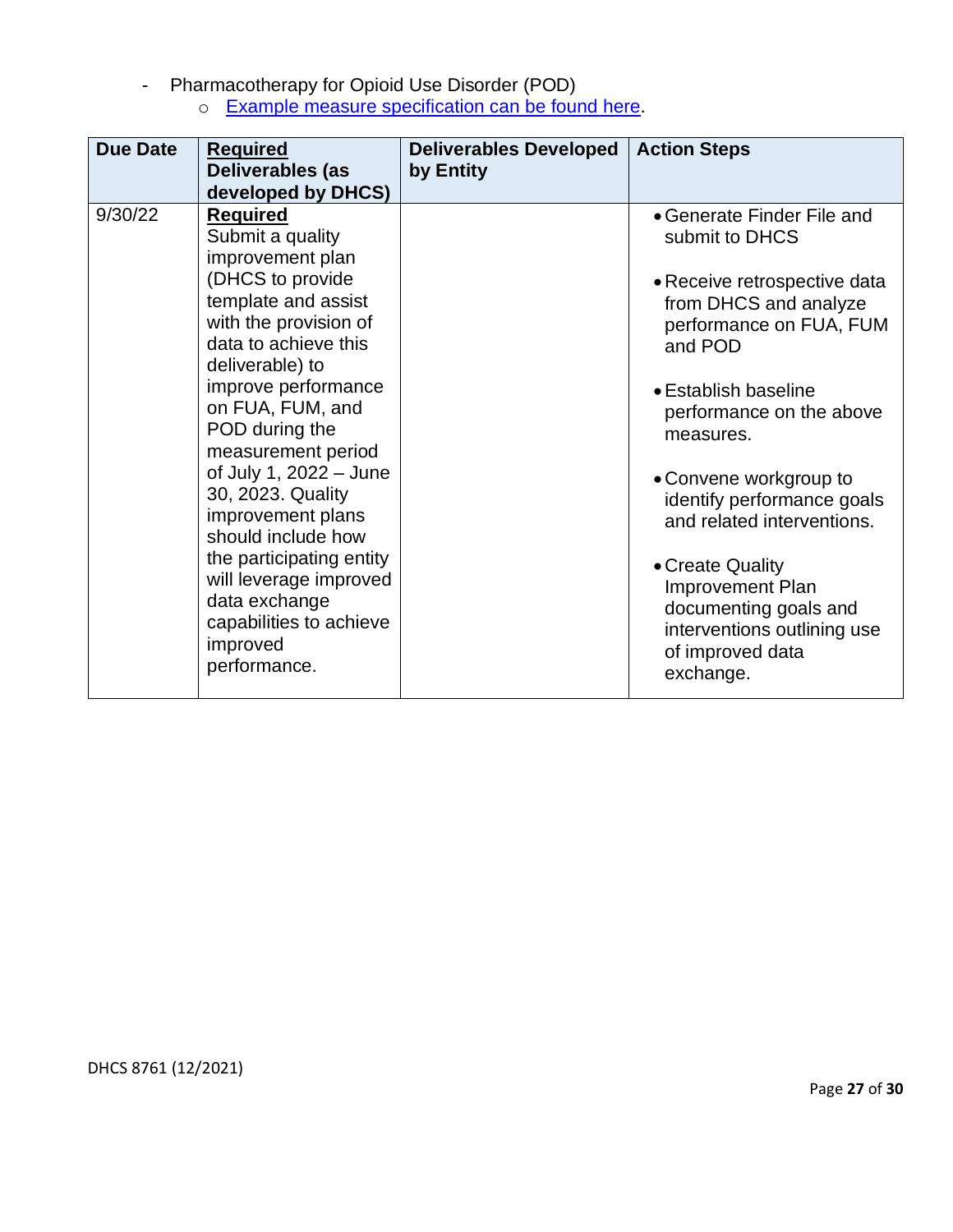| 3/1/23  | <b>Required</b><br>In collaboration with<br>DHCS, report<br>baseline performance<br>rate (July 1, 2021 -                                                                                                                                                  | · Implement identified<br>interventions in QI Plan.<br>• Identify data collection and<br>analysis strategy to test                                                                                                                                              |
|---------|-----------------------------------------------------------------------------------------------------------------------------------------------------------------------------------------------------------------------------------------------------------|-----------------------------------------------------------------------------------------------------------------------------------------------------------------------------------------------------------------------------------------------------------------|
|         | June 30, 2022) for<br>FUA, FUM, and                                                                                                                                                                                                                       | interventions.                                                                                                                                                                                                                                                  |
|         | POD and provide<br>updated narratives on<br>projects, challenges,<br>lessons learned, and<br>next steps related to                                                                                                                                        | • Test performance and<br>update interventions at<br>intervals using Plan Do<br>Study Act (PDSA) cycles.                                                                                                                                                        |
|         | quality improvement<br>on these measures<br>during the<br>measurement period<br>(DHCS to provide<br>template).                                                                                                                                            | • Submit report outlining<br>baseline performance and<br>updated performance as<br>relevant, including<br>challenges, lessons<br>learned and next steps.                                                                                                        |
| 9/29/23 | <b>Required</b><br>Submit final<br>performance rate<br>(July 1, 2022 -<br>June 30, 2023) for<br>FUA, FUM, and<br>POD and provide<br>updated narrative on<br>projects, challenges,<br>lessons learned, and<br>next steps related to<br>quality improvement | · Identify method for<br>obtaining FY2022/2023<br>FUA, FUM, POD data<br>(DHCS data<br>warehouse/Finder File or<br>direct exchange with<br><b>CCHP/Anthem Blue Cross</b><br>with a preference for real<br>time exchange.<br>• Analyze measure<br>performance for |
|         | on these measures<br>(DHCS to provide<br>template).                                                                                                                                                                                                       | FY2022/2023.<br>• Update interventions as<br>needed.<br>• Provide updated narrative                                                                                                                                                                             |
|         |                                                                                                                                                                                                                                                           | to DHCS.                                                                                                                                                                                                                                                        |

# **Section 5: Technical Assistance and Training**

All BHQIP participating entities are required to complete virtual trainings and technical assistance provided by DHCS or designees to support implementation of CalAIM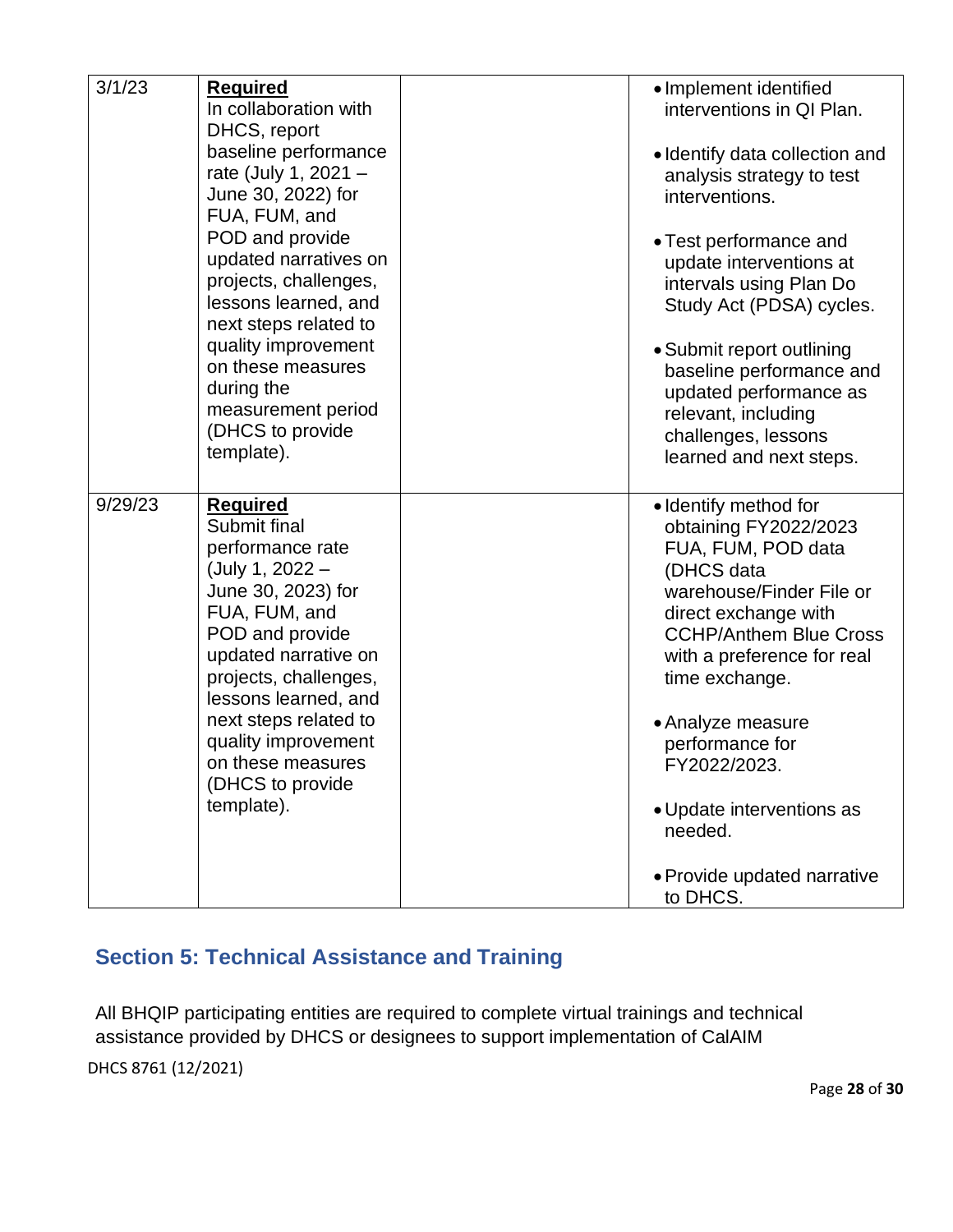policies. The training schedule will be communicated to counties in a separate BHIN.

DHCS will run reports of each participating entity participation in trainings. Participating entities are eligible to receive 100% of the available incentive per reporting period, based on completion of milestones, if at least one staff from the MHP and at least one staff from the DMC or DMC-ODS (the same individual who attended the MHP training can attend the DMC and DMC-ODS trainings) are documented to have attended at least one webinar for each BHQIP goal (either synchronously, or asynchronously). If DHCS is unable to verify attendance, the participating entity will be required to submit documentation of which staff attended on which date. If no attendance can be verified, DHCS reserves the option to deduct 5% from the incentive payment.

Please acknowledge your understanding and acceptance of this responsibility below.

 $\boxtimes$  I understand and accept the responsibility to participate in all three webinar trainings run by DHCS or their designees.